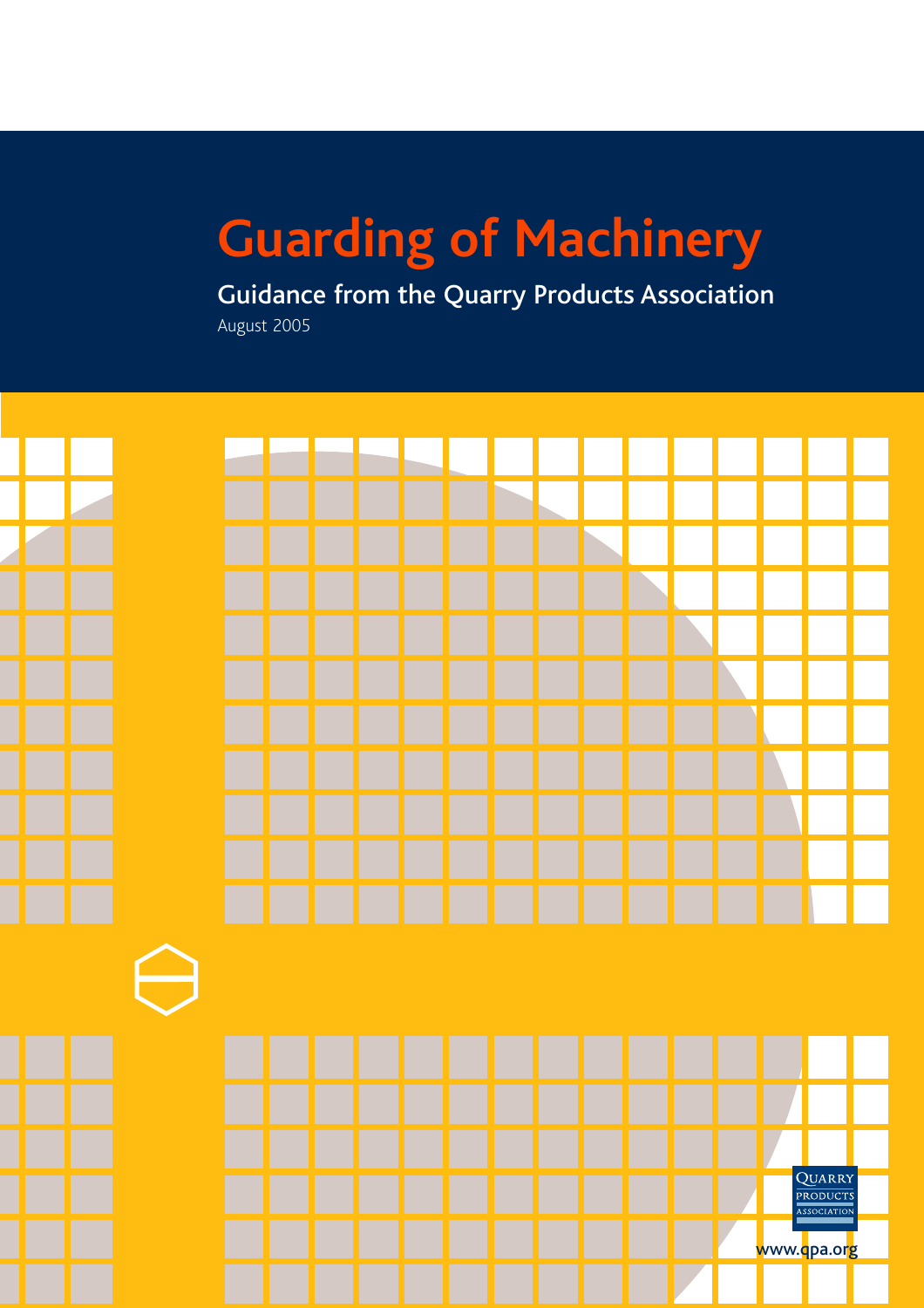### **Preface**



James Barrett Head of Manufacturing Sector Health and Safety Executive

Historically, a persistent feature of all industries operating machinery and equipment has been the many injuries including fatalities - caused by the inadequacy or absence of guarding.

Although standards have improved significantly, it remains a fact that - for some - the basic principles are still not sufficiently understood, implemented or maintained.

The Health and Safety Executive welcomes, therefore, the publication of this richly illustrated Industry Guidance which is an evolution of its predecessor published by BACMI (the forerunner of the QPA).

The Quarrying Industry has made tremendous strides in recent years in its quest to improve the health and safety of its workforce. This publication is a further example of the Industry's resolve to maintain this positive impetus, and as such I commend it to you.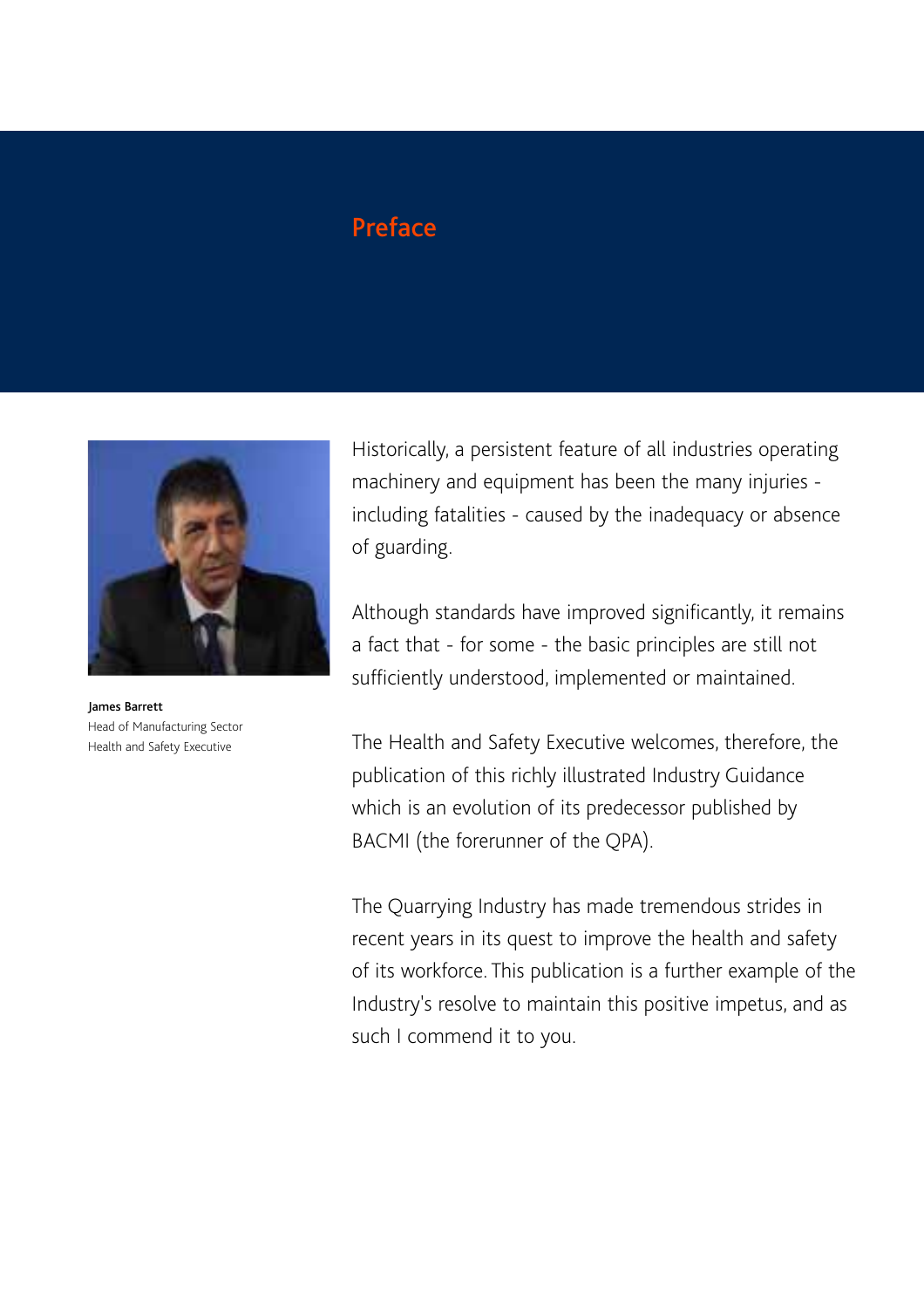### **Contents**

- 1 Introduction
- 2 Guarding Life Cycle
	- 2.1 Flow Chart
	- 2.2 Design
	- 2.3 Installation
	- 2.4 Cleaning, maintenance, repair and adjustment
	- 2.5 Re-design
- **3** Principles of Safe Guarding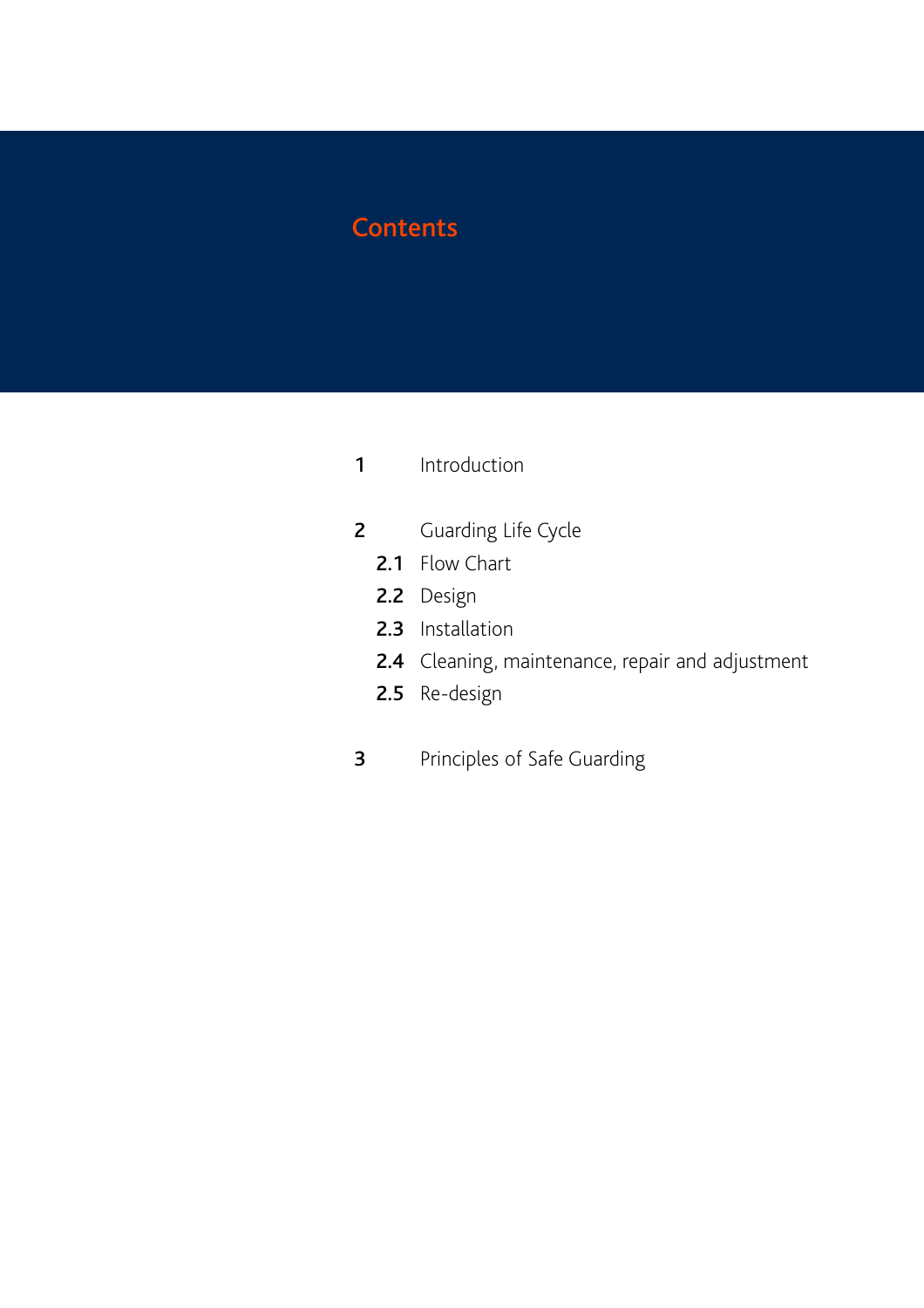Since the publication of the predecessor to this Guide, there have been many legislative changes, including :- Introduction **1**

- **•** The Supply of Machinery (Health and Safety) Regulations 1992;
- **•** The Provision and Use of Work Equipment Regulations 1998; and
- **•** The Quarries Regulations 1999.

British and European Standards have also been updated accordingly.

The principal factors in many machinery related injuries are poor design of guards; inadequate provision for cleaning and maintenance; and inappropriate construction of guards for the working environment.

As a vital component of the competence of everyone within the industry, training as to the importance of machinery guarding cannot be over emphasised. This is of particular relevance to ensuring that machinery with missing or defective guarding is not operated.

Everyone in the 'life cycle' has a part to play to improve safety, i.e. designers, manufacturers, suppliers, installers, users and maintenance staff.

This document:

- **•** aims to provide practical guidance on the effective guarding of machinery typically found in quarries, asphalt, concrete and mortar plants, recycling and other related activities.
- **•** has relevance to fixed processing plant, mobile processing plant and mobile vehicular plant.
- **•** should not be regarded as fully comprehensive as other methods of guarding may be applicable to particular situations.

Neither the Quarry Products Association nor its Members accept responsibility for any acts or omissions arising from the use of this Guide.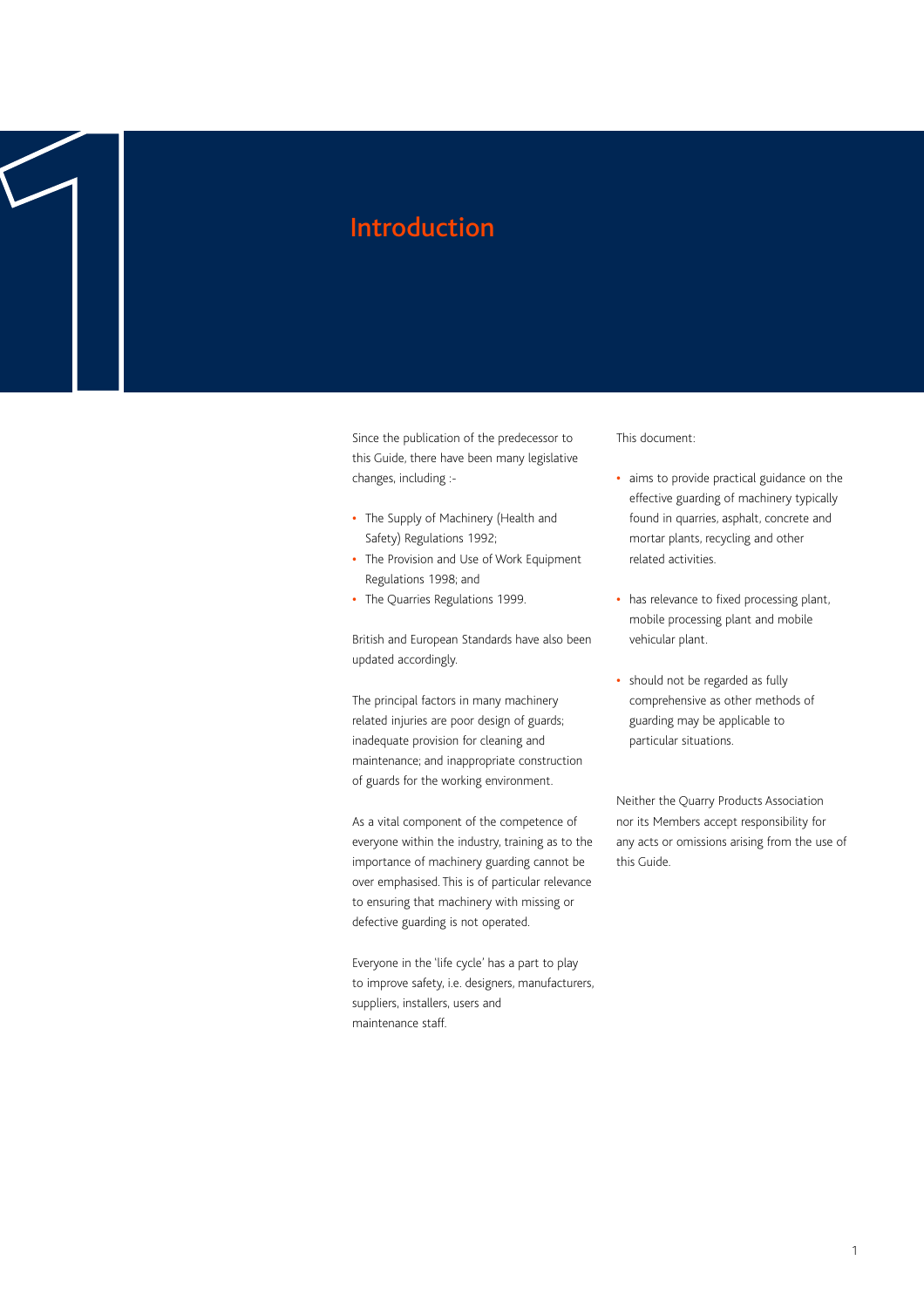### 2.1 Flow Chart

Design = Provision of original equipment or a change to the machinery installed

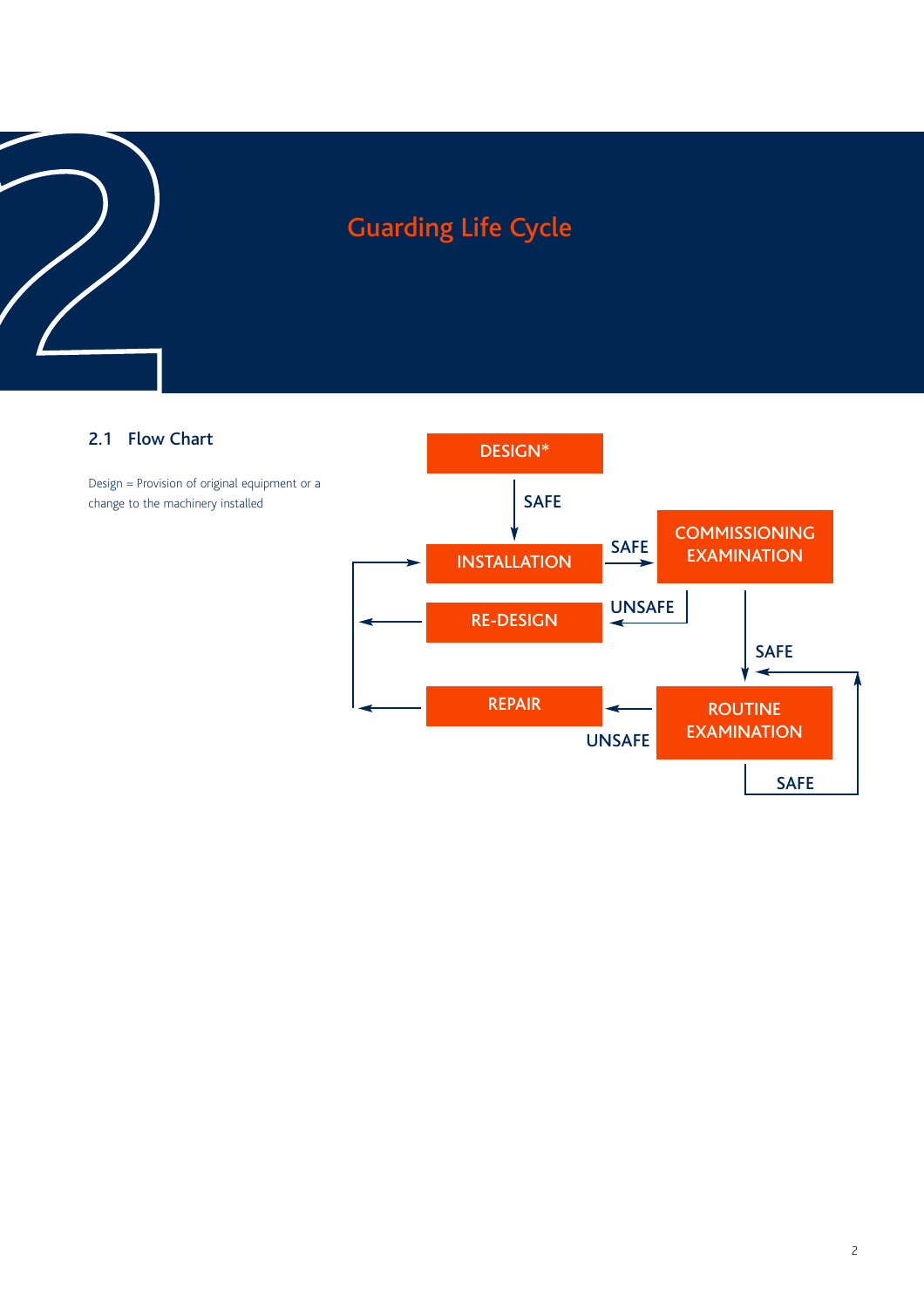# Guarding Life Cycle<br>
2.2 Design<br>
<sup>2.2</sup> Design<br>
<sup>21</sup> guards should be designed to be fit for

### 2.2 Design

All guards should be designed to be fit for purpose. Principal features to include:-

- **•** Robust construction
- **•** Use of sound materials
- **•** Be suitable for the conditions in which they are used
- **•** To allow moving machinery to be seen, where necessary
- **•** Avoid the introduction of additional risks
- **•** Endeavour to prevent by-pass or rendering non-operational
- **•** Be designed, located and installed to ensure that access is prevented by any person, their body parts or clothing.

NB: Where guards are fitted to the underside of conveyors there may be a risk of spillage accumulating within the guard. In such situations, the guard mesh should be of a size sufficient to allow spillage to fall through (where safe to do so) whilst preventing access to the moving parts within the guard.

### 2.3 Installation

### Fixed close guards

- **•** Must be held in place by fastenings which require a tool to release them. This excludes cable ties and wire or other such bindings.
- **•** Where possible, should not remain in place once their fastenings are removed

### Perimeter/ Distance Guards

- **•** Guards should be secured to a solid foundation or adjacent structure.
- **•** Be equipped with a suitable interlocking device to prevent moving parts starting up whilst these parts can be accessed. Electrical interlocks must be on mains voltage, not control voltage, though this may not be possible due to the configuration of certain electrical installations.

### All guards

- **•** Where possible, to be installed to allow routine adjustment and maintenance of the guarded machinery without the need to remove the guard. If this is not possible, then a strict safe system of work should be enforced.
- **•** Be subject to an initial commissioning examination and subsequent routine inspection regime to ensure they are - and remain - fit for purpose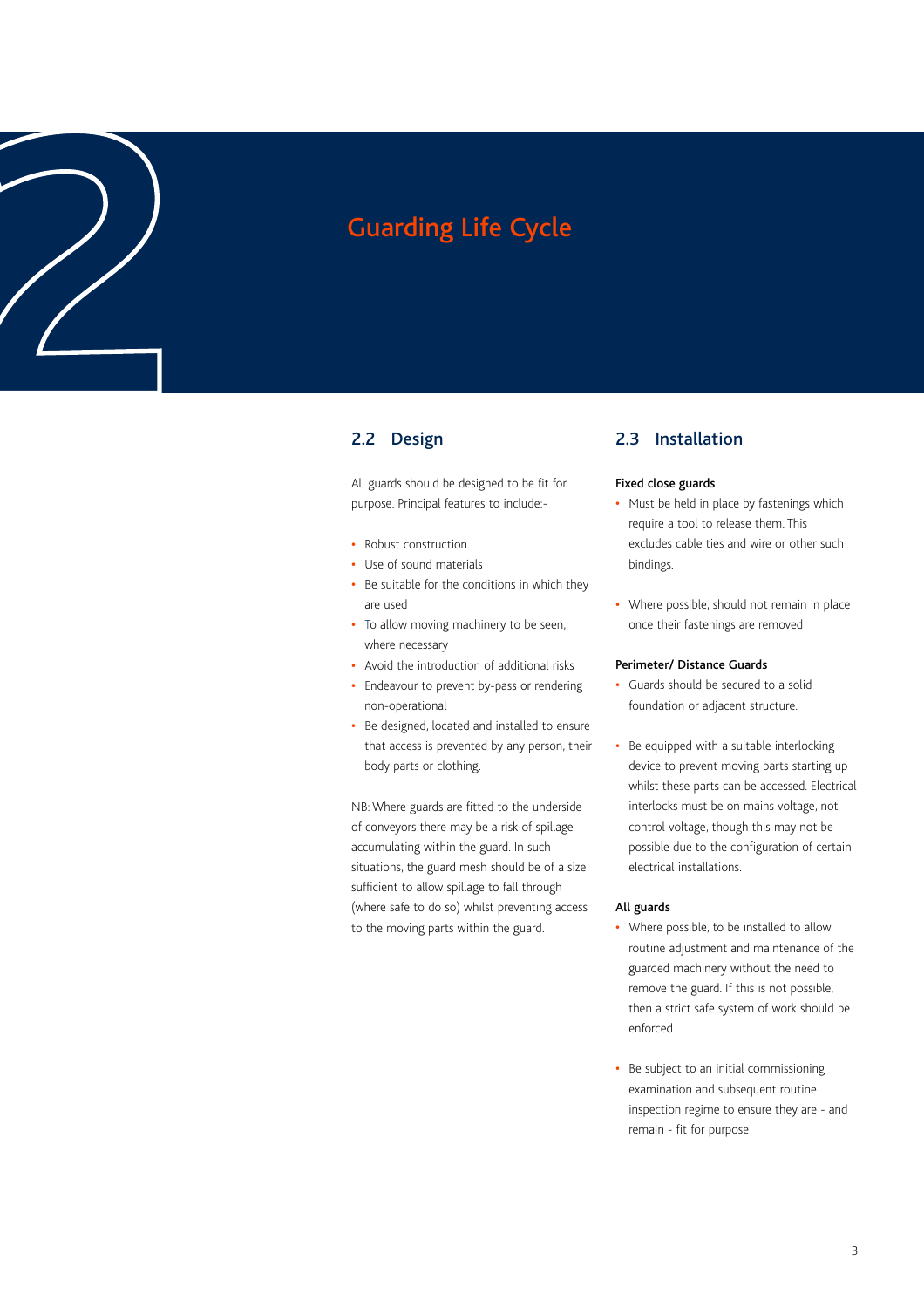### 2.4 Cleaning, maintenance, repair and adjustment Guarding Life Cycle<br>
2.4 Cleaning, maintenance,<br>
repair and adjustment

Before the removal of guards for the purpose of carrying out cleaning, maintenance or adjustment on any machinery, the power source should be isolated and locked off.

Isolation and lock off should be considered from ALL forms of energy in static and mobile plant, i.e.:

- **•** Electrical
- **•** Pneumatic
- **•** Hydraulic
- **•** Mechanical

All forms of stored ('potential') energy should be assessed and safely dissipated/released/ locked before the removal of guards from machinery.

Before working on any electrical apparatus or opening any electrical panel/enclosure where live conductors may be exposed, the power source shall be isolated. (An exemption to the above rule may be made where a fully qualified electrician is required to carry out live testing under a permit to work system).

All relevant personnel shall be trained in isolation and lock-off procedures to include a practical demonstration of the isolation and lock off. On completion of training, a record of training shall be completed and filed.

Isolation lock off shall only be carried out by individuals using their own personal

isolation padlocks.

When entering guarded enclosures personnel must fit their own personal isolation padlocks, even where a key exchange system is operational. When personal locks are installed these must prevent guard openings or access gates being closed and re-energised.

Automatic isolation systems such as 'key exchange systems', which disconnect all three electrical phases, may be considered to provide effective electrical isolation, and may be used for repeated activities of short duration inside guarded enclosures.

Where it is necessary for numbers of personnel to enter guarded areas, all individuals will fit their own lock by means of a multi hasp. Pull wires and emergency stops are not considered as providing sufficient isolation.

No employee or contractor should remove any isolation padlock other than the one allocated to them personally.

Spare or duplicate keys shall only be used by management for the removal of isolation locks, following the necessary checks/head count of all relevant personnel.

When work is expected to last longer than one shift or day, it is recommended that the responsible person for operations (Manager, Foreman, or Electrician) should fit a Passover padlock to the multi-hasp to ensure the equipment remains locked between the shift change.

### 2.5 Re-design

- **•** All guards should be repaired or replaced if they are damaged or changes to machinery render them ineffective
- **•** Under no circumstances should machinery operate if guards are removed or damaged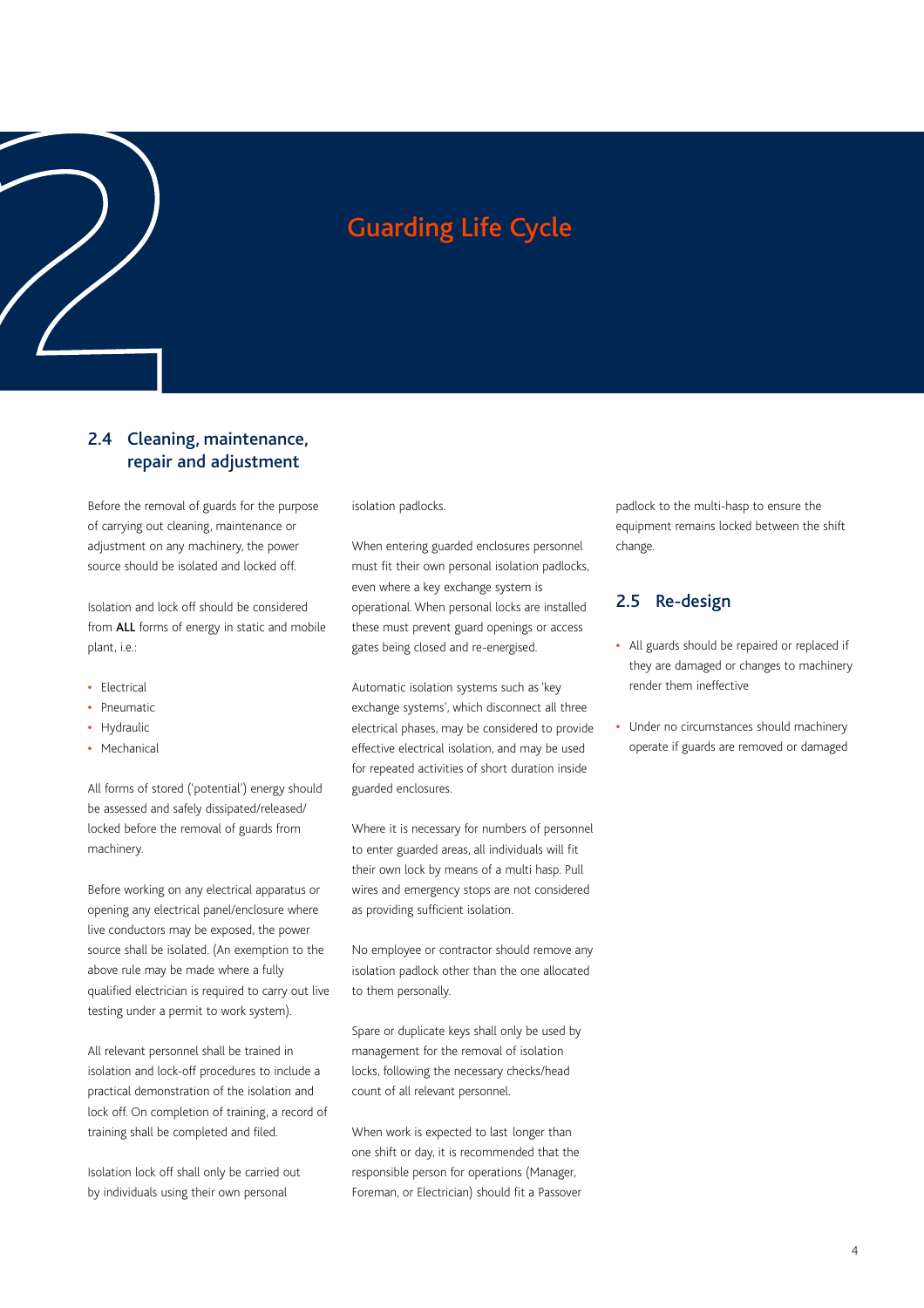**•** A risk assessment must be carried out to identify the hazards relating to the equipment, the potential for an injury, its severity and the likelihood of occurrence for each hazard identified. Risk reduction measures can then be applied. Principles of Safe Guarding **3**

> The measures to be taken ranked in the order that they should be implemented where practicable.

- **•** Close-fitting guard.
- **•** Other guards or protection devices such as interlocked distance guards, pressure mats and induction loops.
- **•** Light beams and light curtains.
- **•** Protection appliances such as jigs, holders and push sticks.
- **•** Provision of information instruction training and supervision.
- **•** Guarding may also be required from extreme temperatures of machinery the potential for ejected particles and the potential to fall into storage hoppers and silos.

**•** Wherever possible machinery should be close guarded

> ie no-one can enter the guarded area and then the guard closed behind the individual

- **•** Where it is not possible to close guard machinery a suitable electrically interlocked perimeter guard should be fitted. This should be applied with a Safe System of Work involving isolation and lock off.
- **•** All designers, managers, supervisors and operatives who have responsibility in the life cycle of a guard must be trained in the safe guarding of machinery.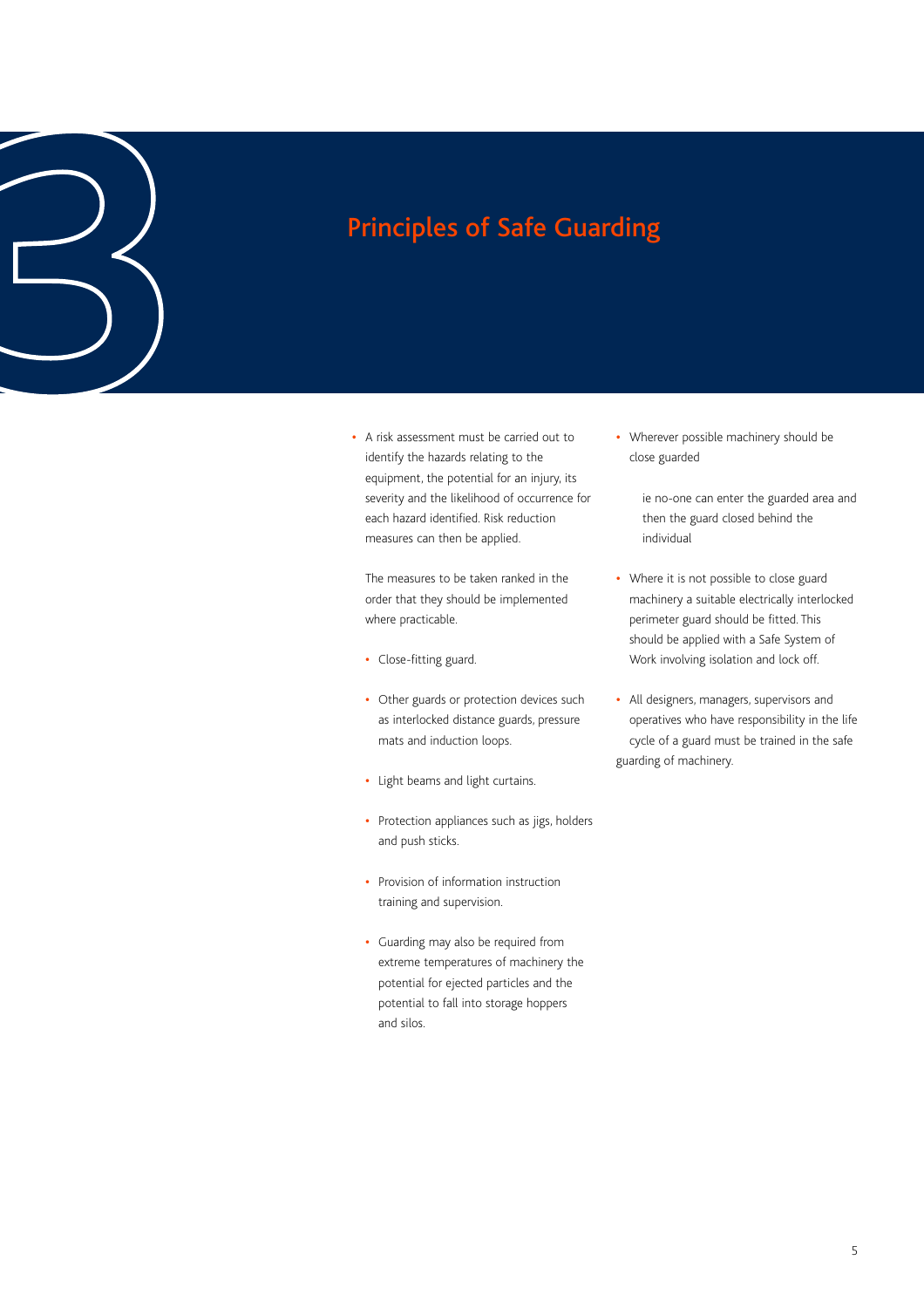Hot Storage Skip Winch (sited at ground level)



### Suggested Guarding

A mesh panel guard fence should surround the mechanism and be securely fixed to the structure or foundations. An access gate will be required which should be secured by means of a suitable electrically interlocked system.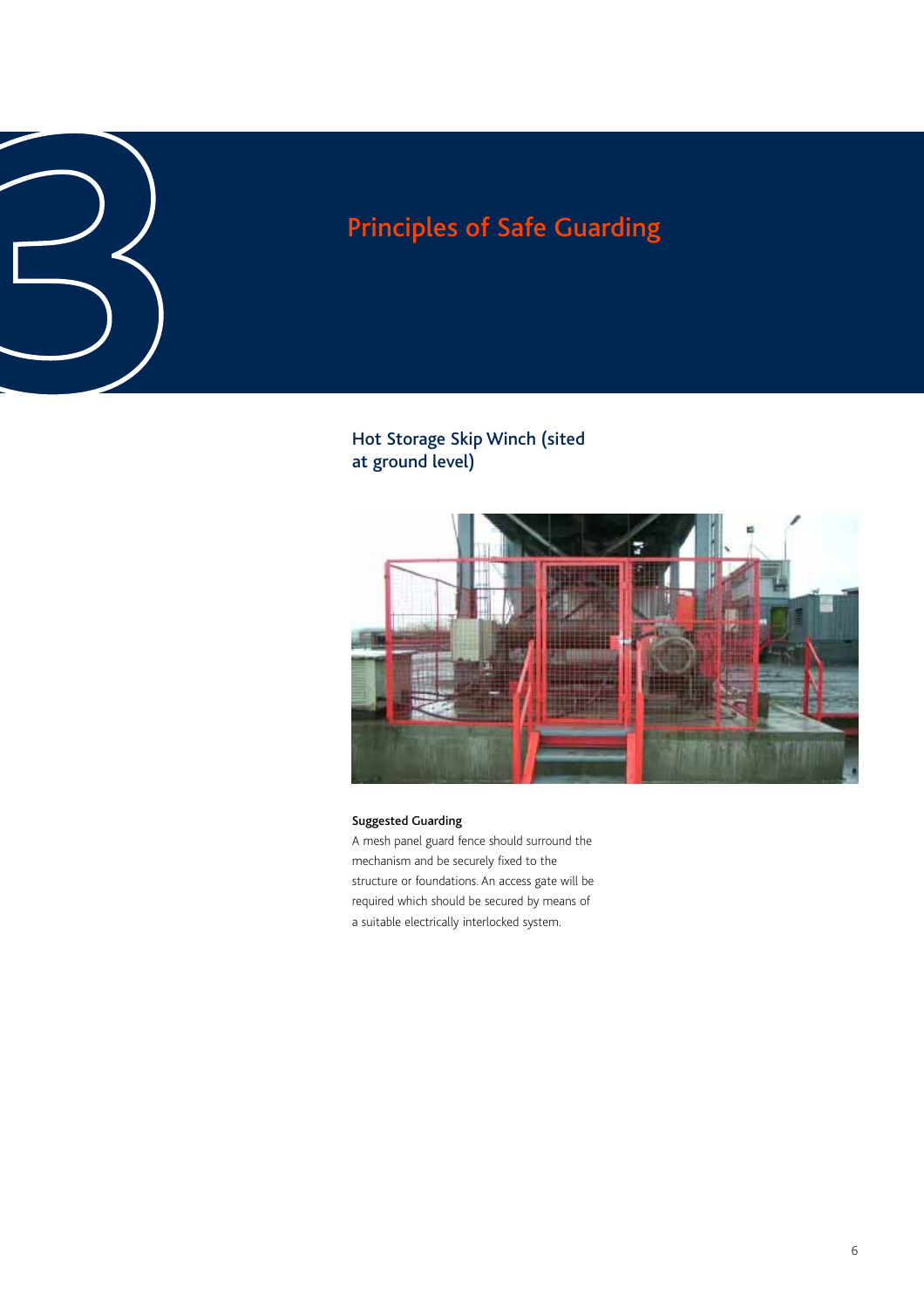# Principles of Safe Guarding<br>
3<br>
3<br>
3<br>
<sup>Skip Loading Point Distance<br>
Guarding<br>
<sup>3</sup></sup>

### Skip Loading Point Distance Guarding



### Suggested Guarding

A mesh panel guard fence should surround the mechanism and be securely fixed to the structure or foundations. An access gate will be required which should be secured by means of a suitable electrically interlocked system.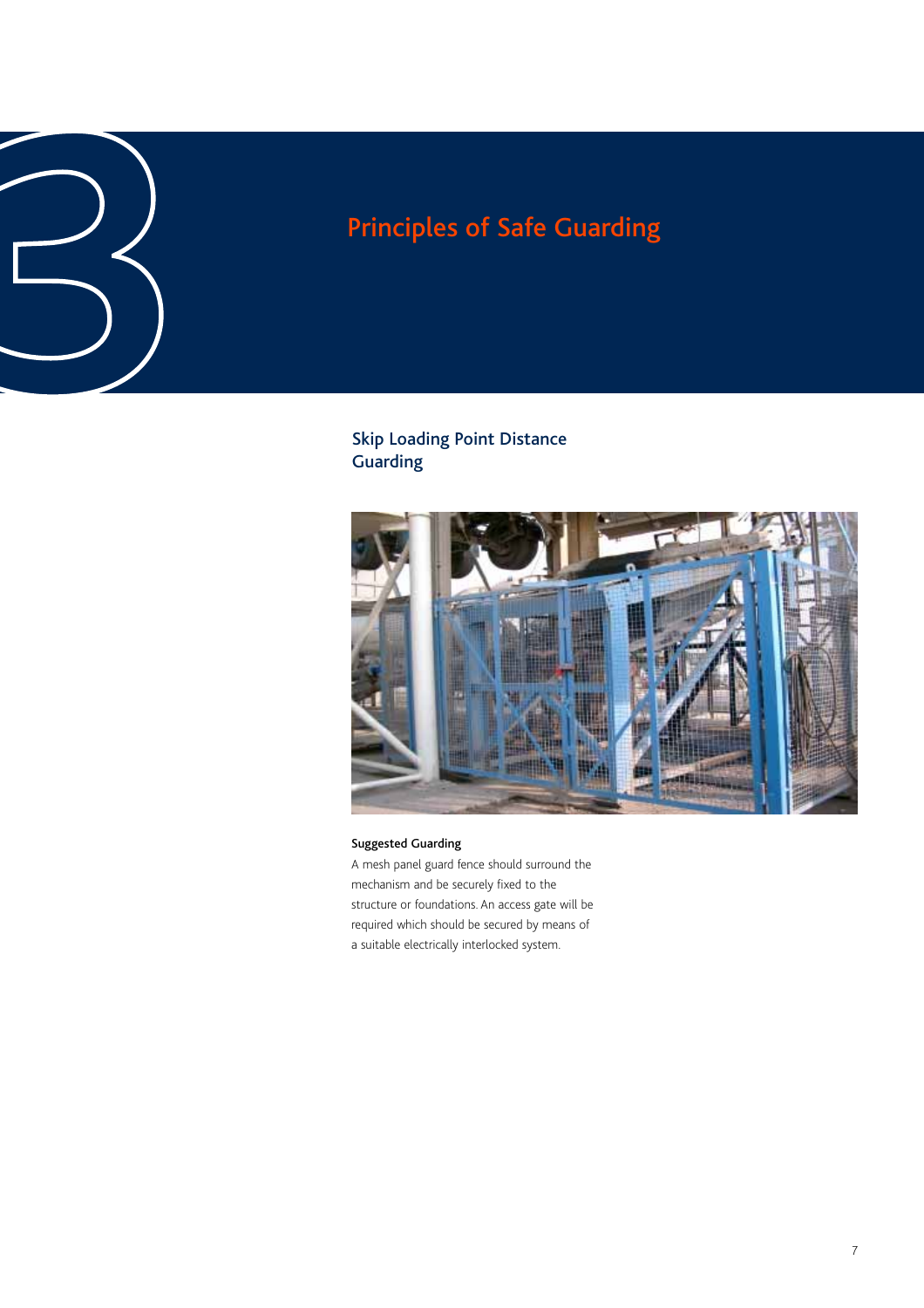# Principles of Safe Guarding<br>
3<br> **3**<br>
Asphalt Mixer driven by direct<br>
drive from two electric motors

Asphalt Mixer driven by direct drive from two electric motors



Suggested Guarding A fixed guard is required to enclose the drive shafts and flexible couplings connecting the electric motors to the mixer shafts.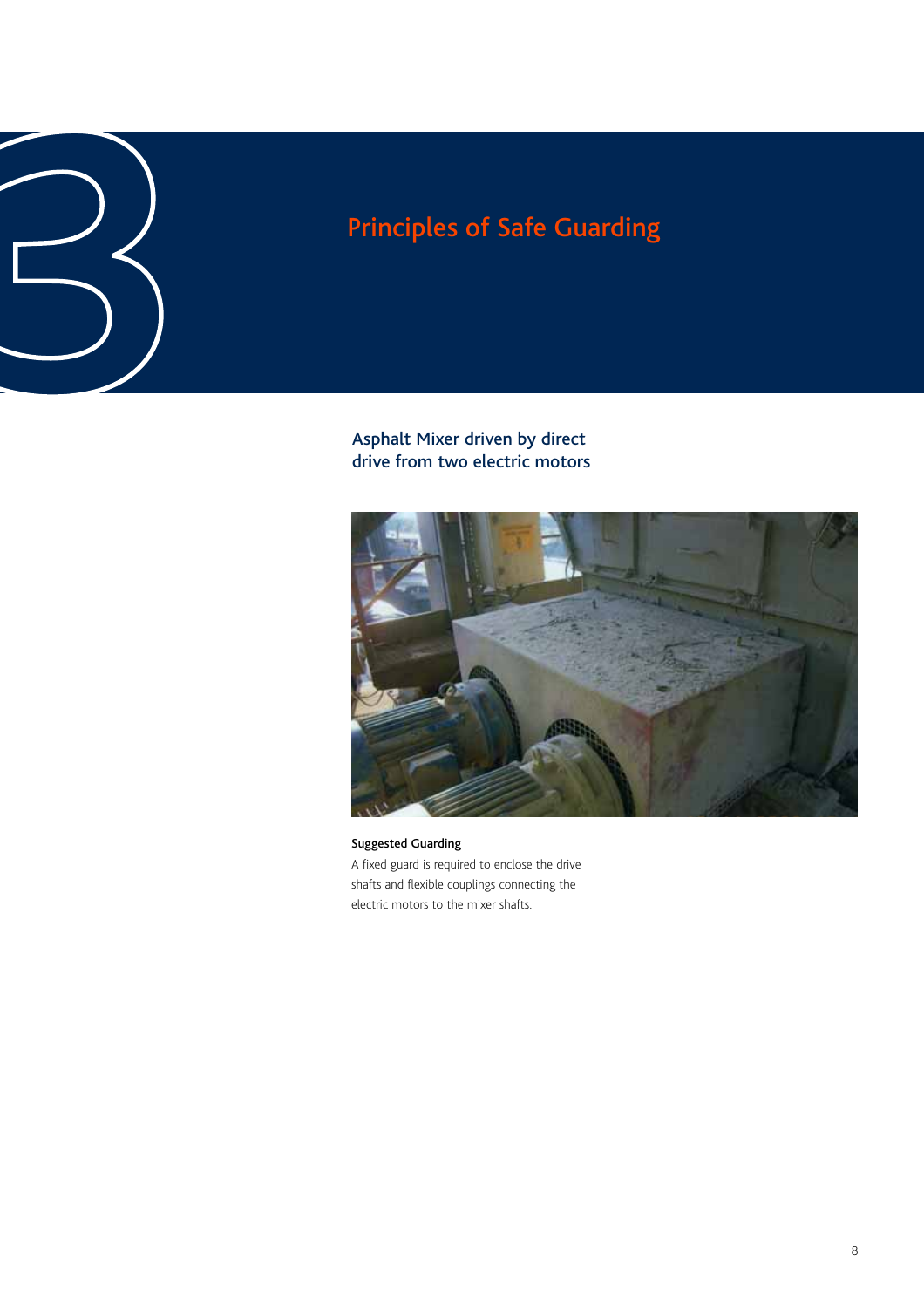# Principles of Safe Guarding<br>
3<br>
3<br>
Mobile Asphalt Dryer<br>
Mobile Asphalt Dryer

### Mobile Asphalt Dryer



### Suggested Guarding

Panel type guards need to be securely fastened to the main dryer chassis on both sides and running the full length of the dryer cylinder. The guards should be attached such that a tool is required for removal. Guards should extend upwards as a minimum to the centre line of the cylinder. Measures must be taken to prevent access to moving parts of the machine from underneath the chassis.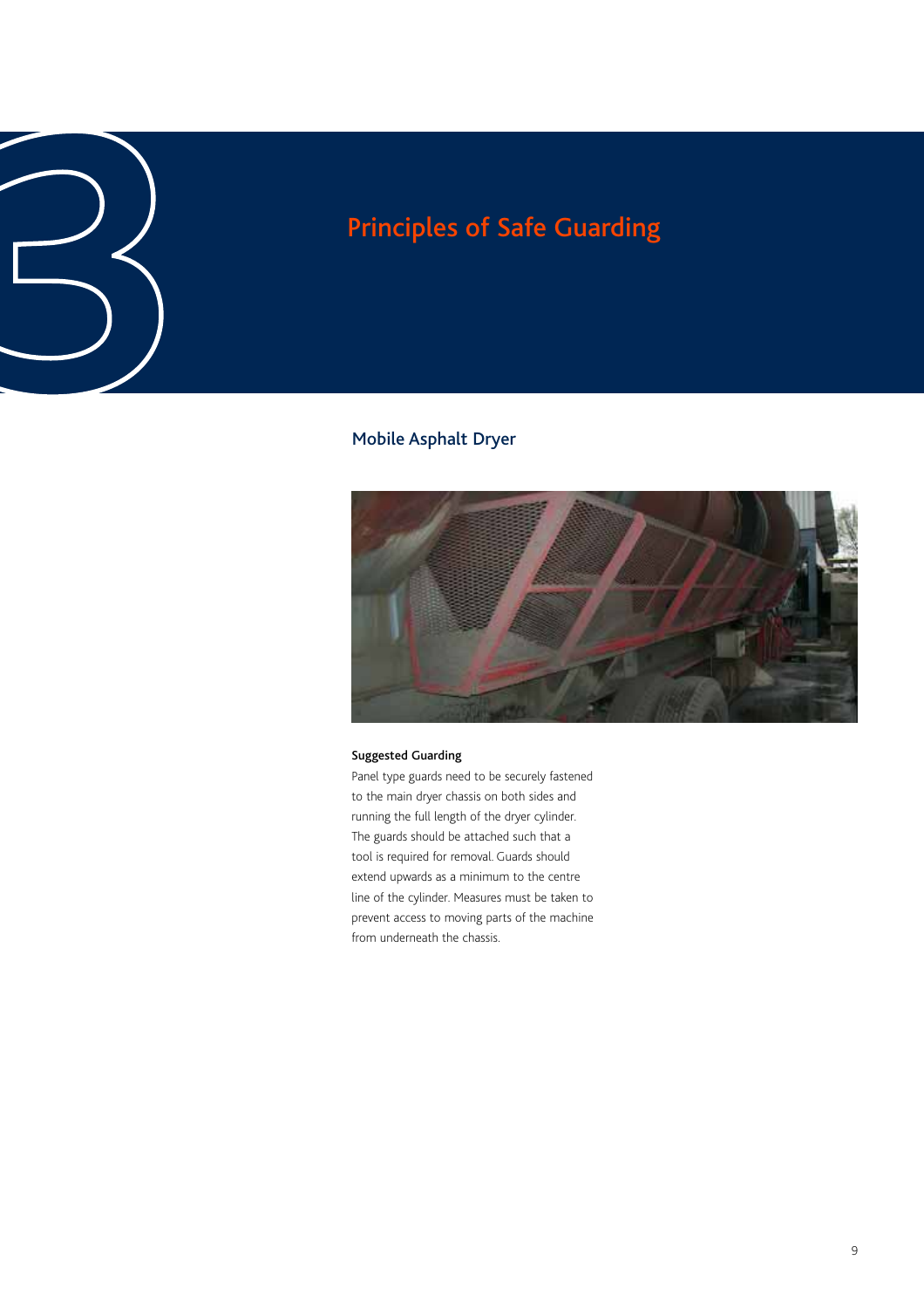# Principles of Safe Guarding<br> **3**<br> **3**<br>
Man Protective Grids in Feed<br>
Hoppers

### Man Protective Grids in Feed Hoppers



### Suggested Guarding

Steel grids, to prevent unauthorised or inadvertent entry, should be provided in the top of all process plant feed hoppers (with the exception of primary dump hoppers or where products of a large dimension are being processed which may obstruct the grid). The grids should be secured such that they require a tool for their removal. The aperture size of the grid should be designed to enable process material to pass through and be of sufficient strength to withstand any anticipated loads.

### Points for Consideration

- **•** If access hatches are built in the grid then they should be secured to require a tool to open them.
- **•** Fitment of grids on elevated hoppers may encourage people to walk on them next to an unprotected edge. Appropriate access prevention measures should be incorporated in the design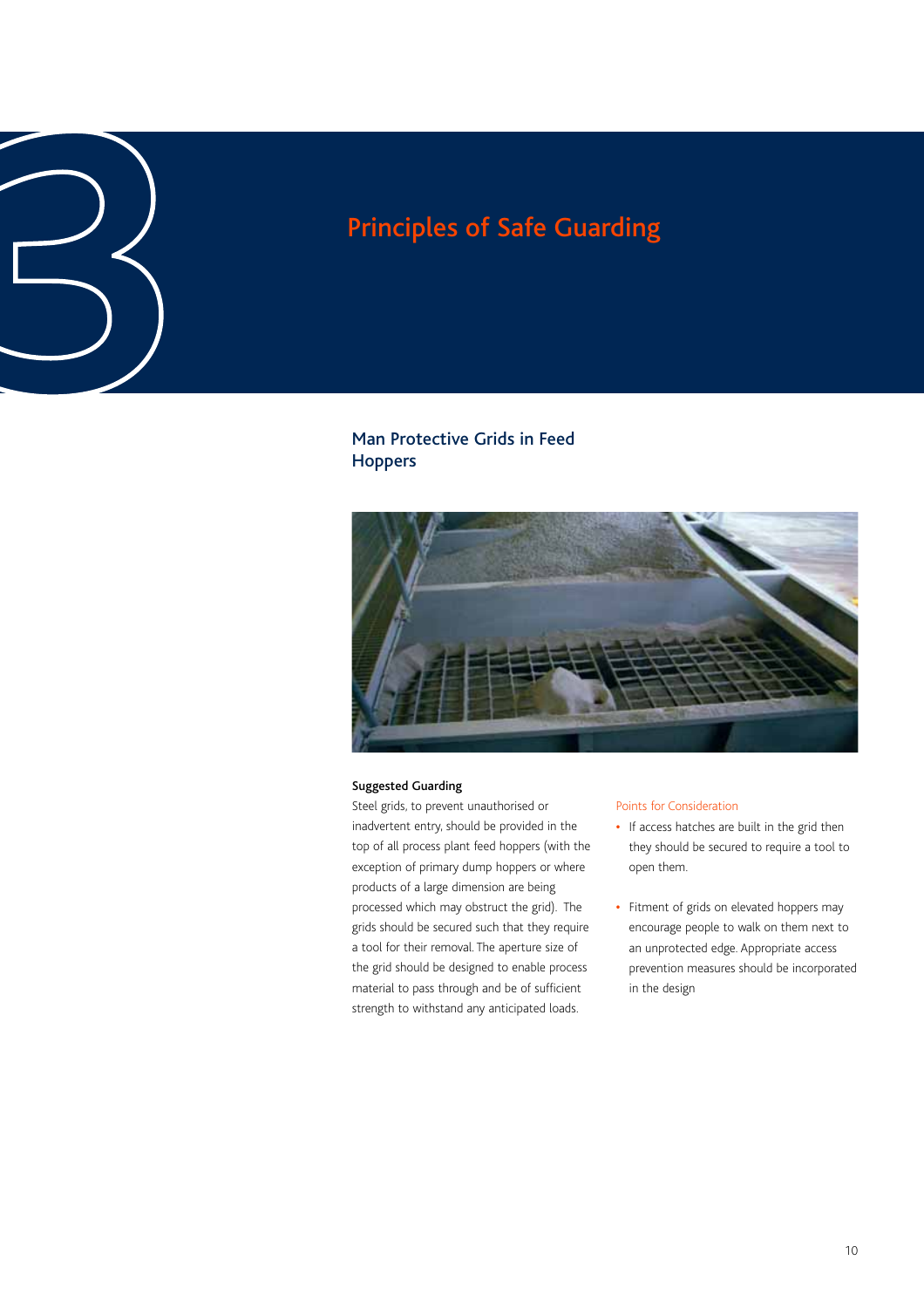Ground Feed Hopper Protective Grids



### Suggested Guarding

Steel grids, to prevent unauthorised or inadvertent entry, with sufficient strength to withstand any anticipated loads, should be provided in the top of all ground feed hoppers (with the exception of primary dump hoppers or where products of a large dimension are being processed which may obstruct the grid).The grids should be secured such that a tool is required for their removal. The aperture size of the grid should be designed to enable process material to pass through. Provision should be made to enable lorry drivers to release tail gate latches from a position of safety.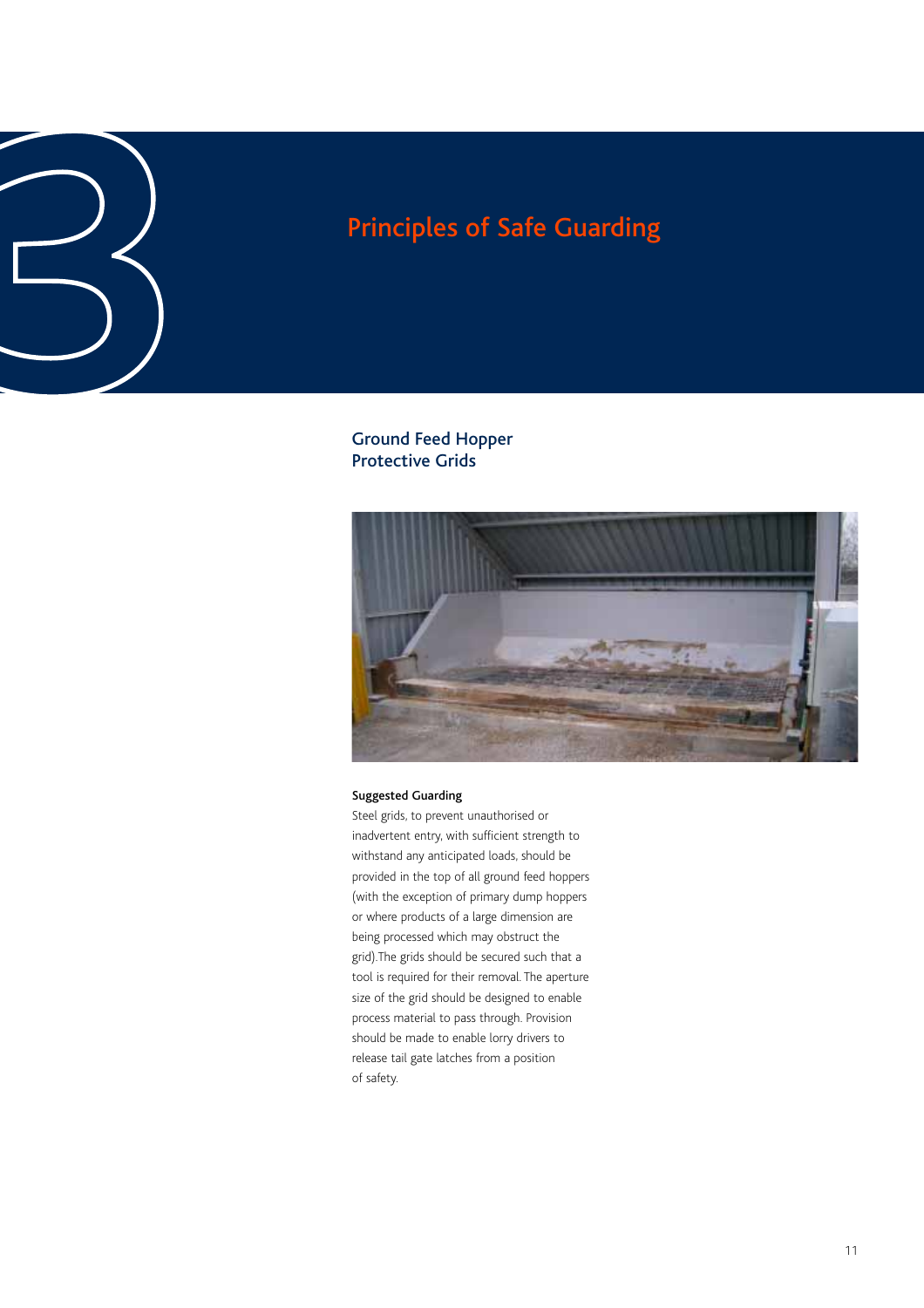# Principles of Safe Guarding<br> **3**<br> **3**<br>
Perimeter Guarding around<br>
Asphalt plant dryer

Perimeter Guarding around Asphalt plant dryer



### Suggested Guarding

Panel type guards are required which should be secured to fixed uprights. The minimum height of the guard above ground level should be a minimum of two metres. All access gates should be secured with a suitable electrically interlocked system. Remote greasing lines should be provided to enable lubrication of bearings to be carried out without entering the guarded area. (See also page 20).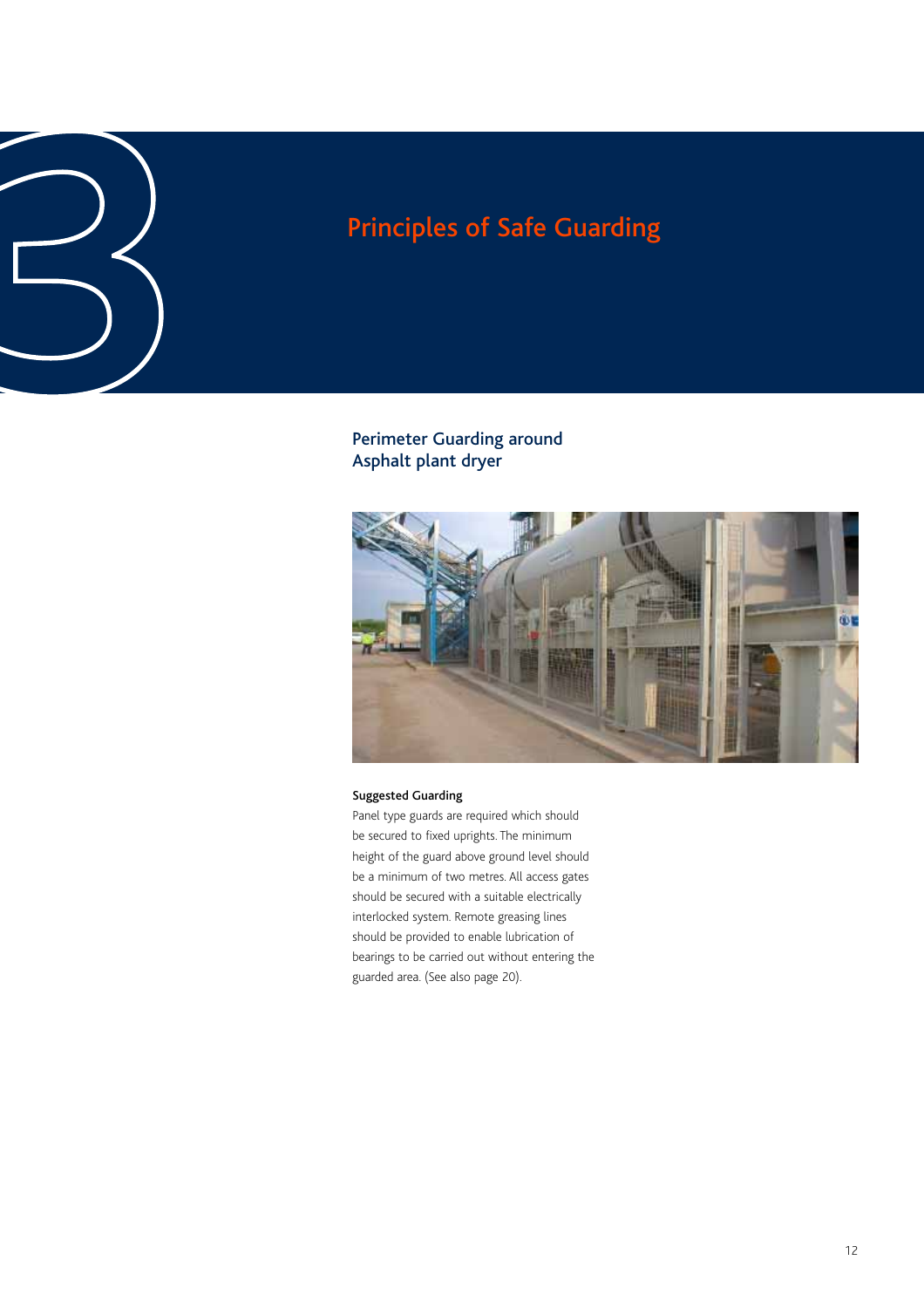### Screw Conveyor



### Suggested Guarding

Where screw conveyors are provided with inspection covers all covers should be secured with fastenings that require a tool for their removal. Exposed rotating shafts on the ends of screw conveyors should be fitted with adequate secure covers.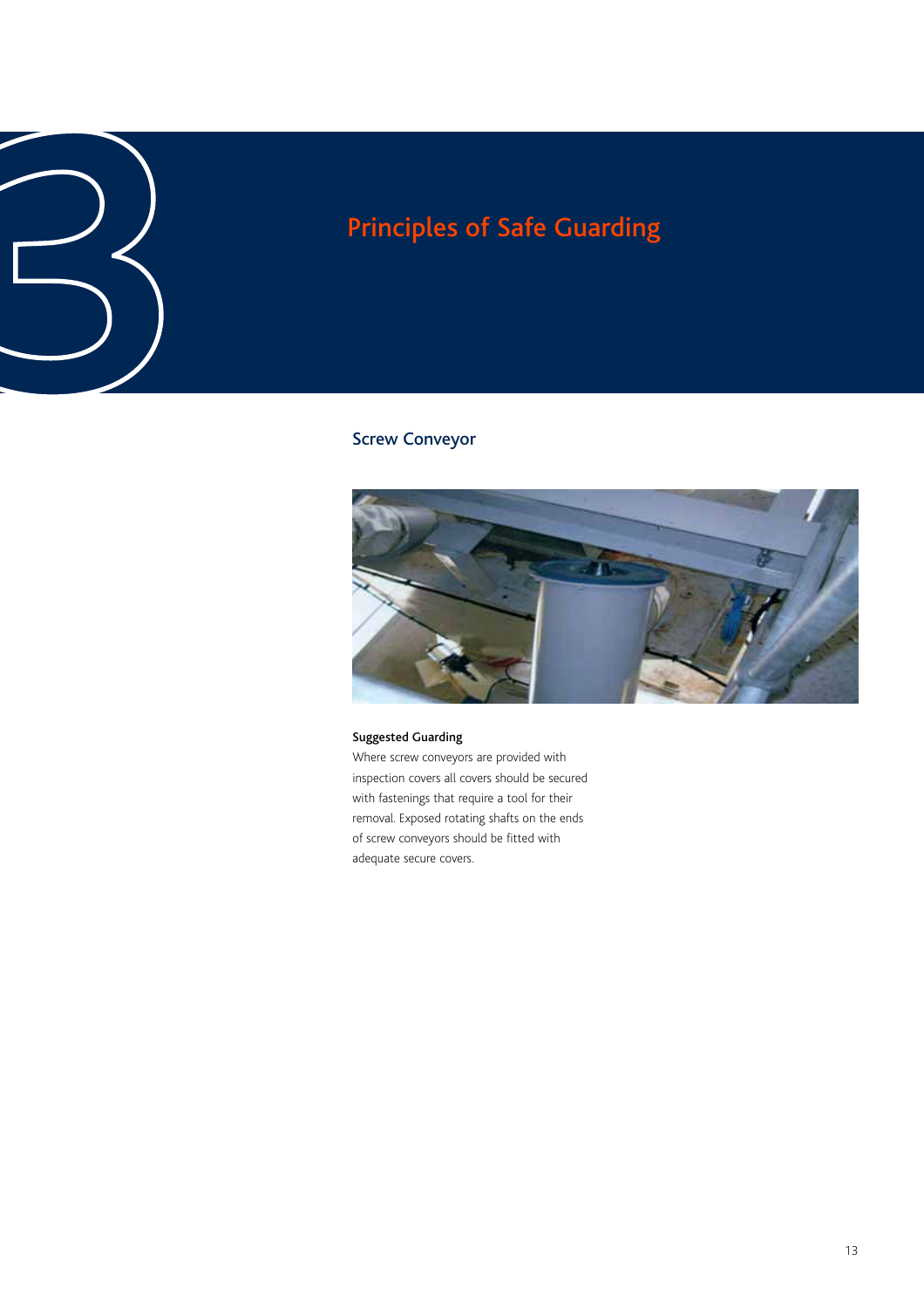# Principles of Safe Guarding<br>
3<br>
3<br>
3<br>
Gravity Take-Up Unit Guarding

### Gravity Take-Up Unit Guarding



### Suggested Guarding

Conveyor gravity take-up units should be enclosed with mesh panels which prevent access to moving parts within the tower including the risk of the gravity take-up weight falling to ground level in the event of the belt breaking. All panels should be secured such that they require a tool for removal.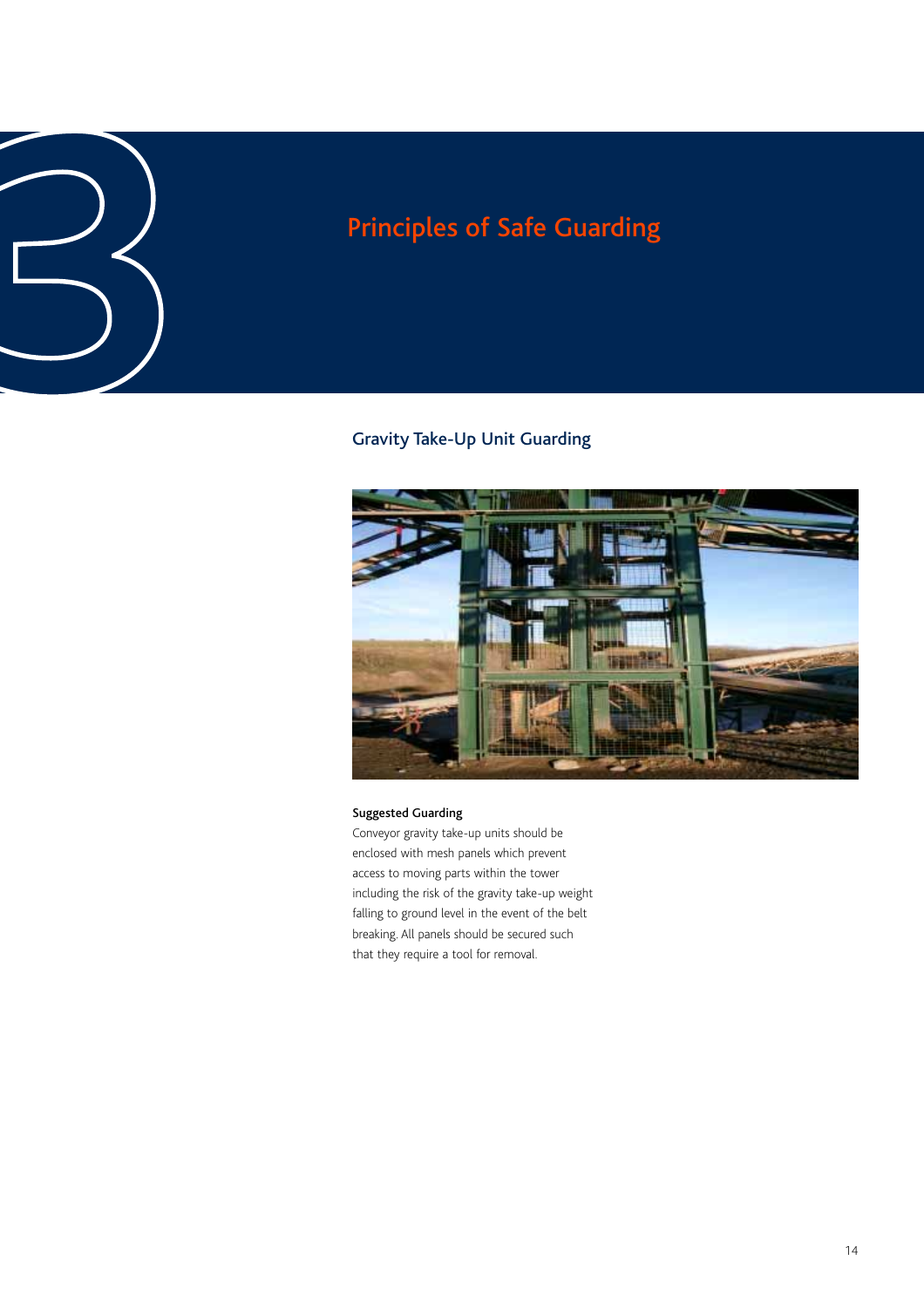# Principles of Safe Guarding<br>
3<br> **3**<br>
Head Drum Guarding<br> **3**

### Head Drum Guarding



### Suggested Guarding

Guards should be provided to prevent access to head drums and all associated nip points. The distance from the guard end to the centre shaft of the head drum should be a minimum of 1000mm. Where troughing idlers are positioned close to the head drum and place the belt under tension, the guard should be extended a further 1000mm beyond such idlers.

NB: Wide walkway extending around both sides of the head drum.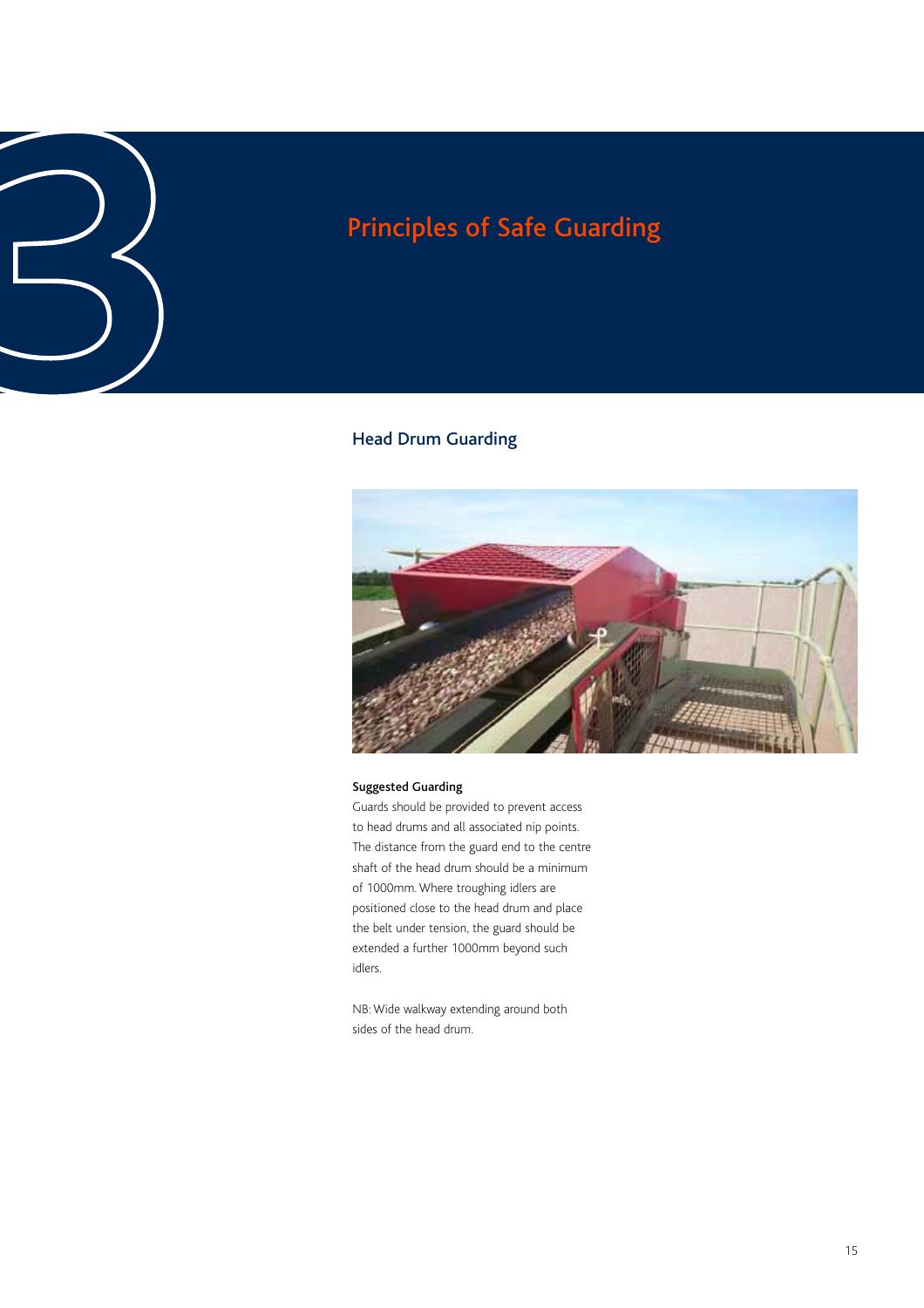### Tail Drum Guards



### Suggested Guarding

Guards should be provided to prevent access to tail drums and all associated nip points. The distance from the guard end to the centre shaft of the tail drum should be a minimum of 1000mm. Guards should be provided on the underside of the conveyor to prevent access to the return nip of the tail drum. All guards should be designed such that lubrication and adjustment can be carried out without removing the guard. Pull cords where possible should be linked through all sections of guard as a further safeguard, so that the pull cord system is activated/dismantled when maintenance is taking place. This should not be regarded as a method of isolation. The guard should be of robust construction with a mesh of sufficient size to prevent the accumulation of spillage within the guard and yet prevent finger or hand contact with the trap points within.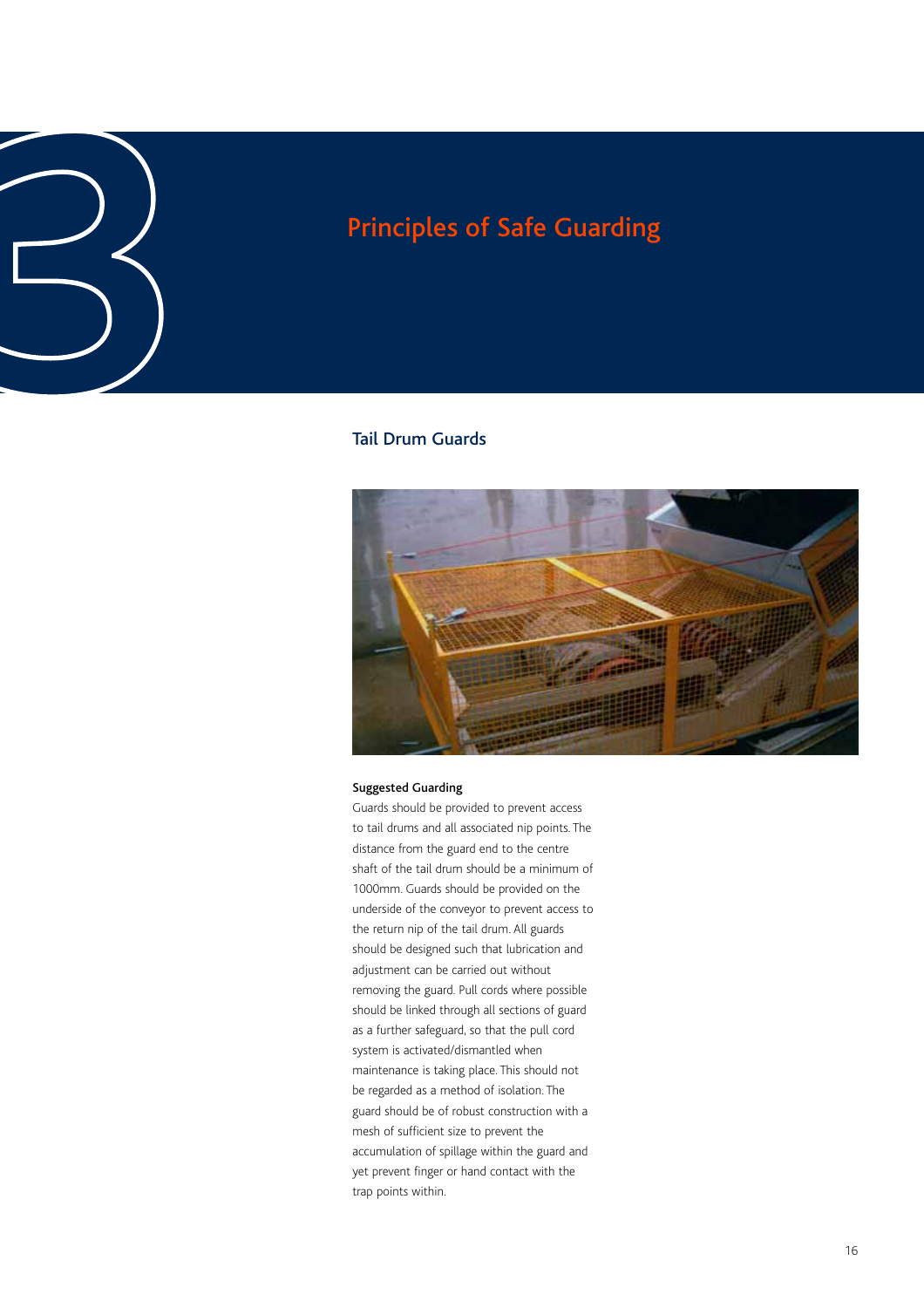### Skirting Guards



### Suggested Guarding

In situations where fixed skirts are fitted above conveyor idlers, a trap point exists between the idler and the belt. Panels of guards should be fitted to prevent access to the trap points associated with the skirts of the conveyor.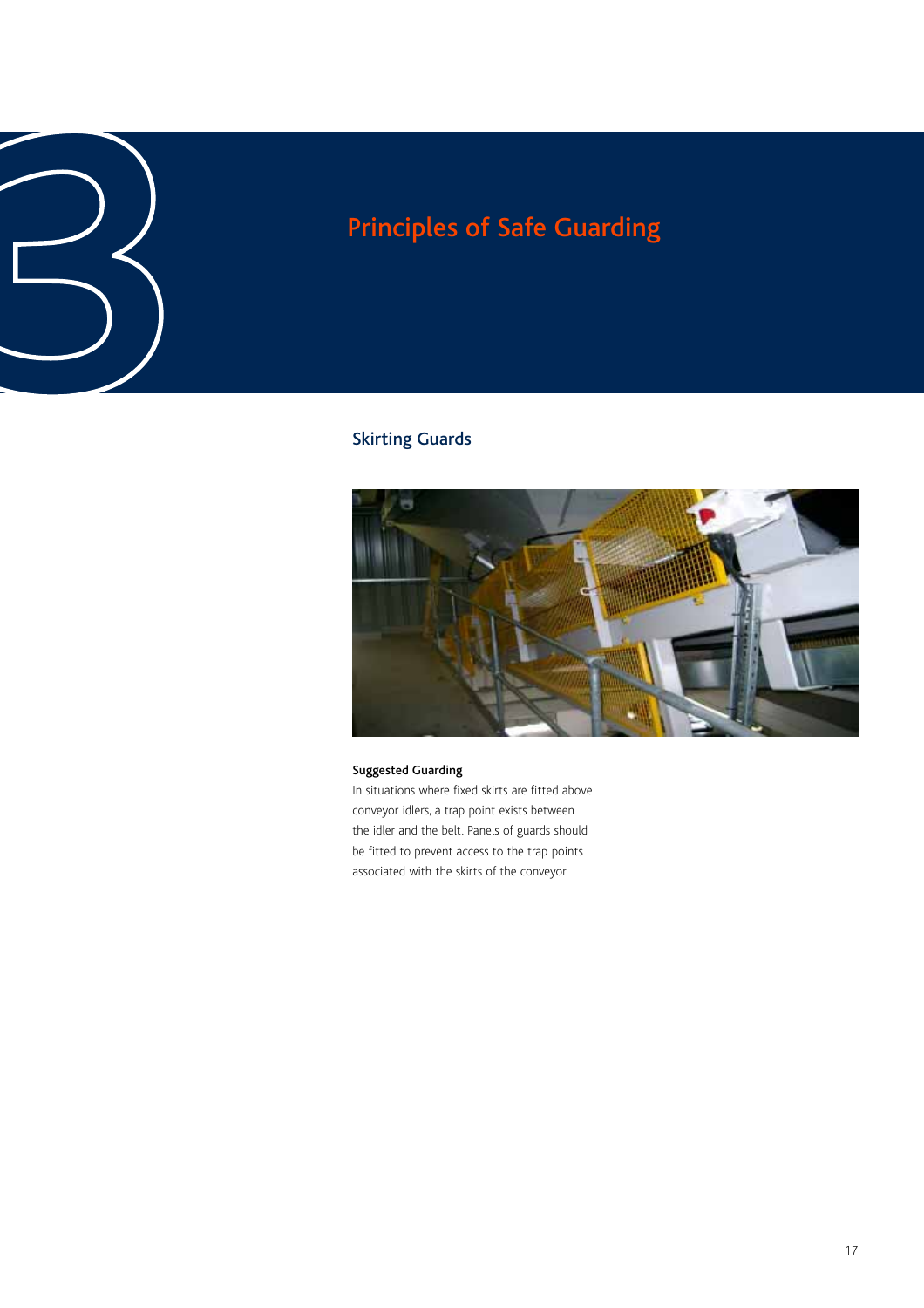### Snub Drums - Conveyors



### Suggested Guarding

Conveyor Snub drums/pulleys are generally situated on the underside of a conveyor directly behind the head drum and serve the purpose of providing a maximum contact area between the drum and belt. Trap points exist between the underside of the belt and the in-running nip of the drum.

A suitable open mesh guard should be provided to prevent access to the in-running nip of the belt and drum from the underside of the conveyor and each side. The guard should be of robust construction with a mesh of sufficient size to prevent the accumulation of spillage within the guard and yet prevent finger or hand contact with the trap points within.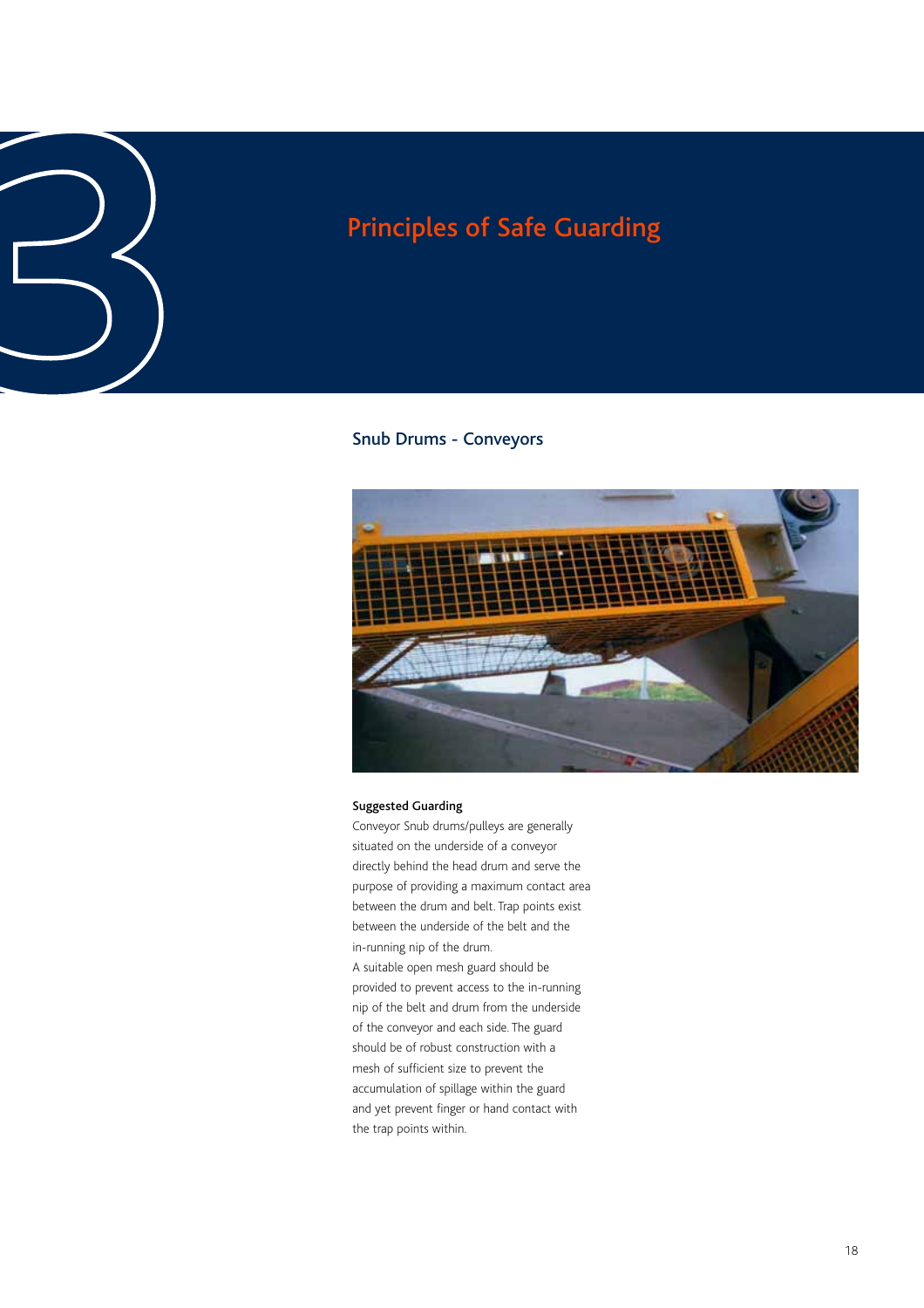### Conveyor Return Rollers

### Plate Type Guard



### Open Mesh Guard



### Suggested Guarding

Conveyor return rollers do not generally present a trap hazard. However, in the following situations a trap hazard exists.

- **•** Where the belt cannot freely lift sufficiently it presents a trap point because a structure is positioned above the belt.
- **•** Where a tensioning roller has been positioned on the upper side of the return belt the belt is under tension and several nip points are created.

There are varying types of guard available to guard nip points relating to return rollers.

**•** Plate type guards can be fitted along the full length of the roller in front of the inrunning nip point. Measures should also be taken to prevent access to the nip from each side of the roller.

**•** A suitable open mesh guard can be provided to totally enclose the roller. The guard should be of robust construction with a mesh of sufficient size to prevent the accumulation of spillage within the guard and yet prevent finger or hand contact with the trap points within.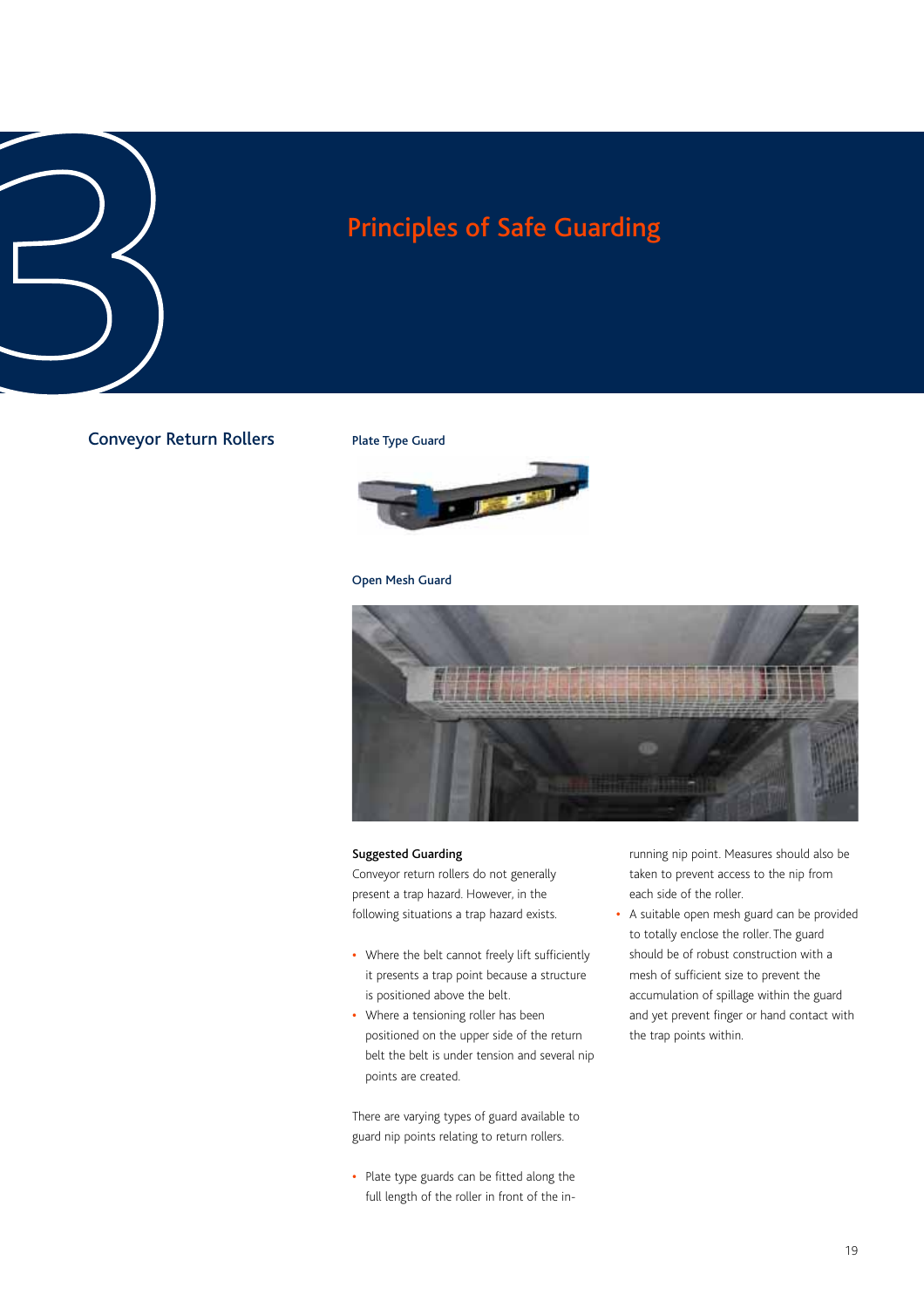# Principles of Safe Guarding<br>
3<br>
Remote Greasing<br>
<sup>Remote Greasing</sup>

### Remote Greasing



Remote greasing provision for all bearings All guards should be designed such that lubrication and adjustment can be carried out without removing the guard for all bearings.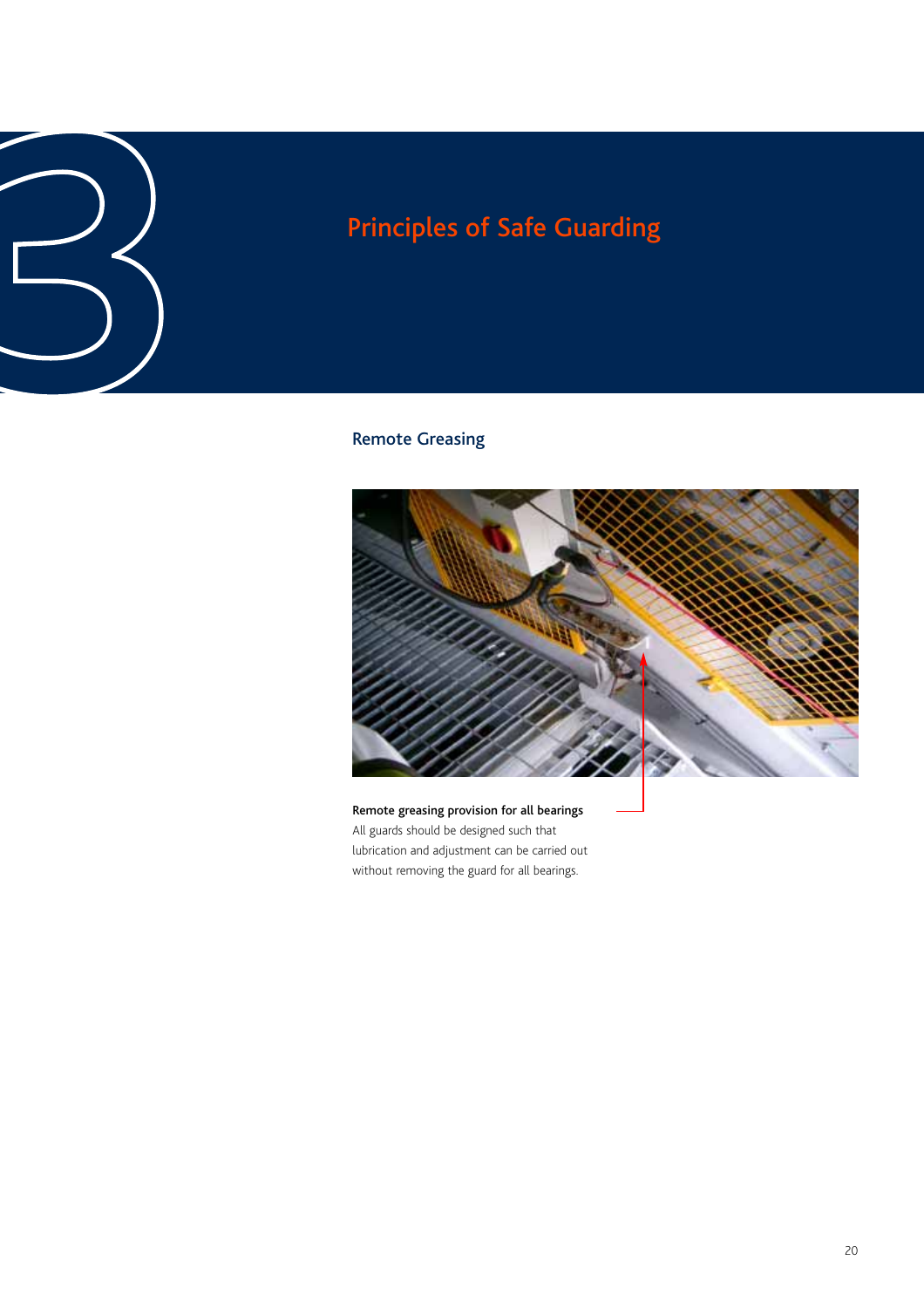### Motor and Reduction Box drive Coupling Principles of Safe Guarding<br> **3**<br>
Motor and Reduction Box drive<br>
Coupling



### Suggested Guarding

Where using electric motor and worm reduction gearboxes for driving equipment, the drive assembly utilises directly coupled shafts with flexible couplings. Guards are required to enclose the couplings.

It is necessary to guard the flexible couplings on both the input and output shafts of the gearbox. The guards can be constructed in sheet metal or by welding expanded mesh to a steel framework. Where guards obscure lubrication points extension pipes should be fitted to avoid removal of the guard when lubricating the equipment.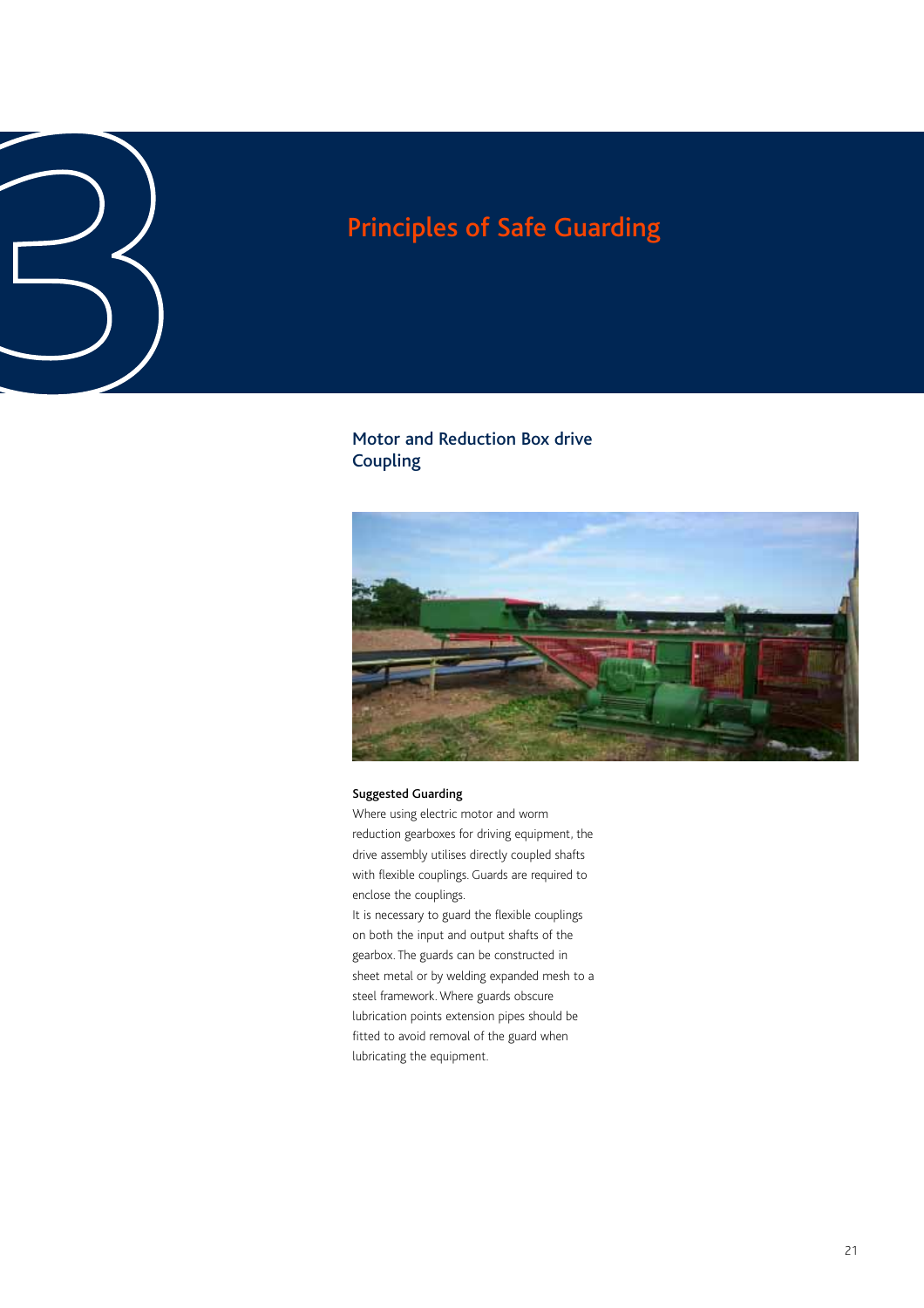# Principles of Safe Guarding<br>**3**<br>Batch Feeder Belts

### Batch Feeder Belts



### Suggested Guarding

Batch feeder belts whilst generally slower possess the same hazards as a normal conveyor.

The feeder and all associated nip points should be enclosed within suitable mesh guards fitted along the full length of the feeder. Guards should be provided on the underside to prevent access to tail and head drums. Guards should be designed such that routine maintenance and adjustment can be carried out without removal of the guards.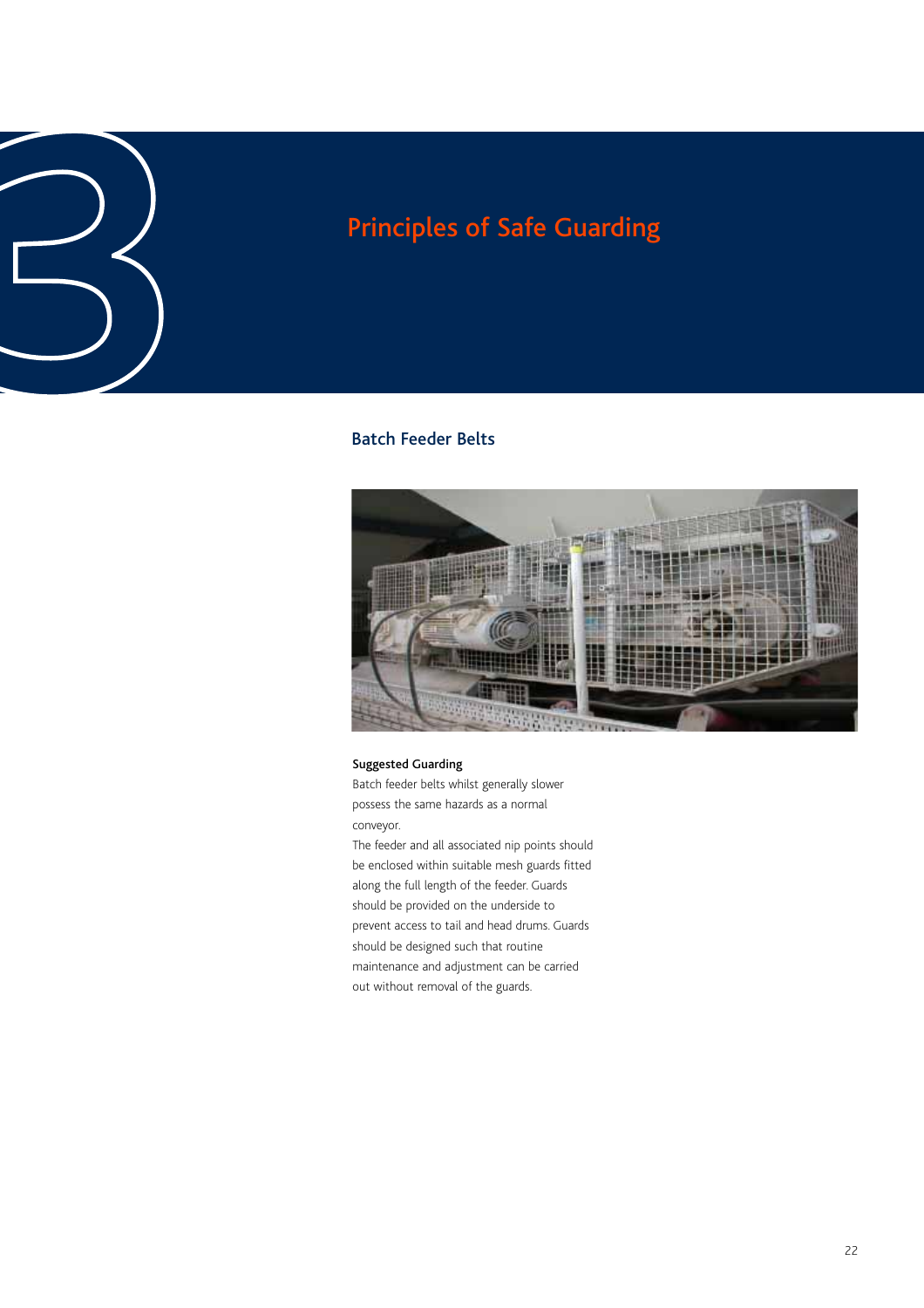# Principles of Safe Guarding<br>
3<br>
Yee Belt Drive Guard<br>
Yee Belt Drive Guard

### Vee Belt Drive Guard



### Suggested Guarding

Vee belt drives are commonly used on various items of equipment on process plants. The type illustrated with open mesh enables more efficient cooling of the Vee belts and pulleys and allows Vee belt tension to be visually checked without removal of the guard. A mesh guard totally enclosing the drive with the outer section manufactured from steel sheet. Where joints are necessary for easy removal of the guard, sections should be joined by flat metal or angle iron welded to each section and drilled to secure the bolts. Gaps at the point where shafts enter the guard (which may be necessary for adjustment) should be kept to a minimum.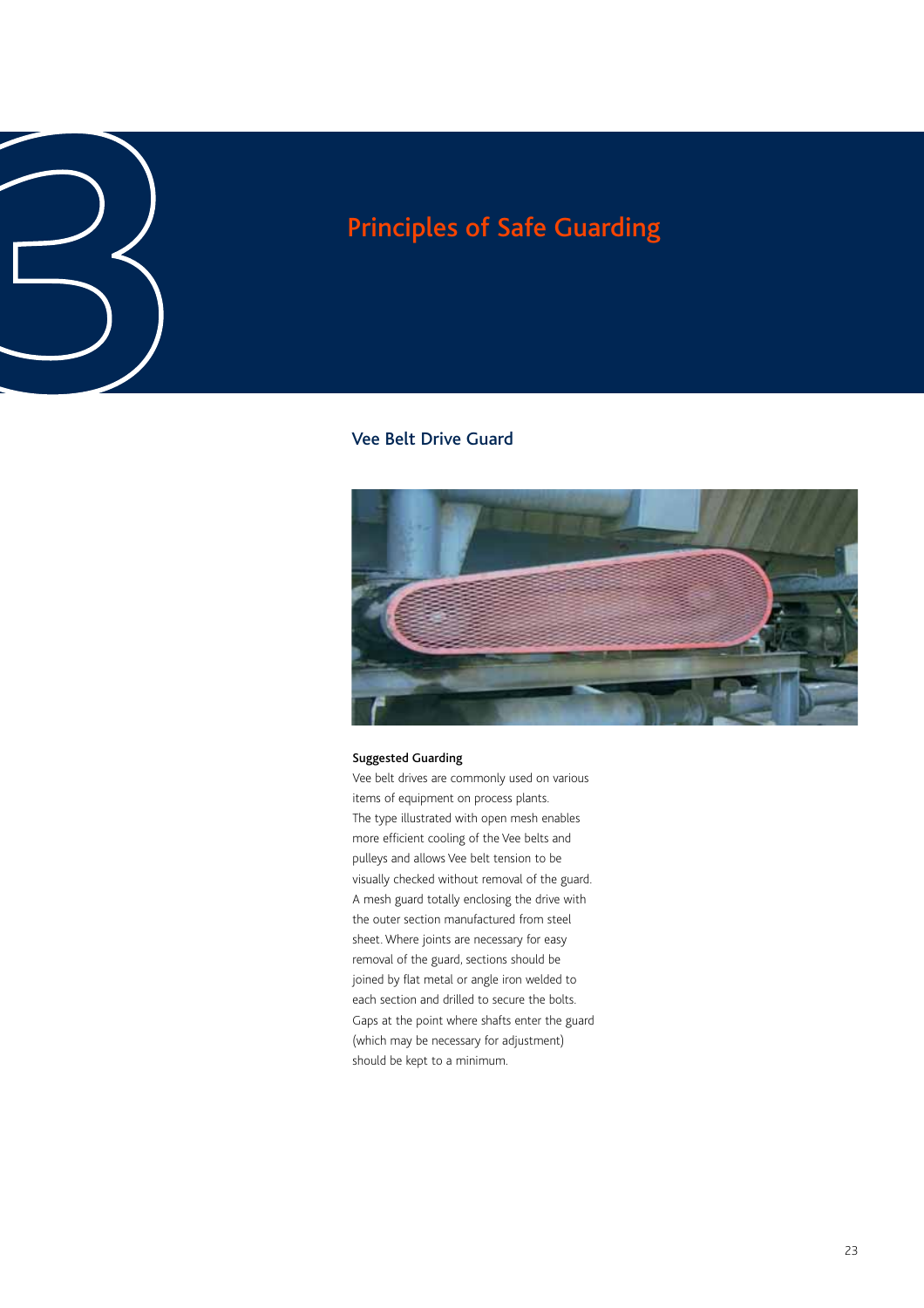# Principles of Safe Guarding<br>
3<br>
Drive Guard - Primary Jaw<br>
Crusher

Drive Guard - Primary Jaw Crusher



### Suggested Guarding

A mesh guard totally enclosing the drive with the outer section manufactured from steel sheet. Where joints are necessary for easy removal of the guard sections should be joined by flat metal or angle iron welded to each section and drilled to secure the bolts. Gaps at the point where shafts enter the guard (which may be necessary for adjustment) should be kept to a minimum. Consideration should be given to manual handling requirements when maintenance is being carried out. The provision of lifting attachments should be considered where mechanical means of lifting may be required. Similar guards will generally be provided to enclose the flywheel on the opposite side to the crusher drive.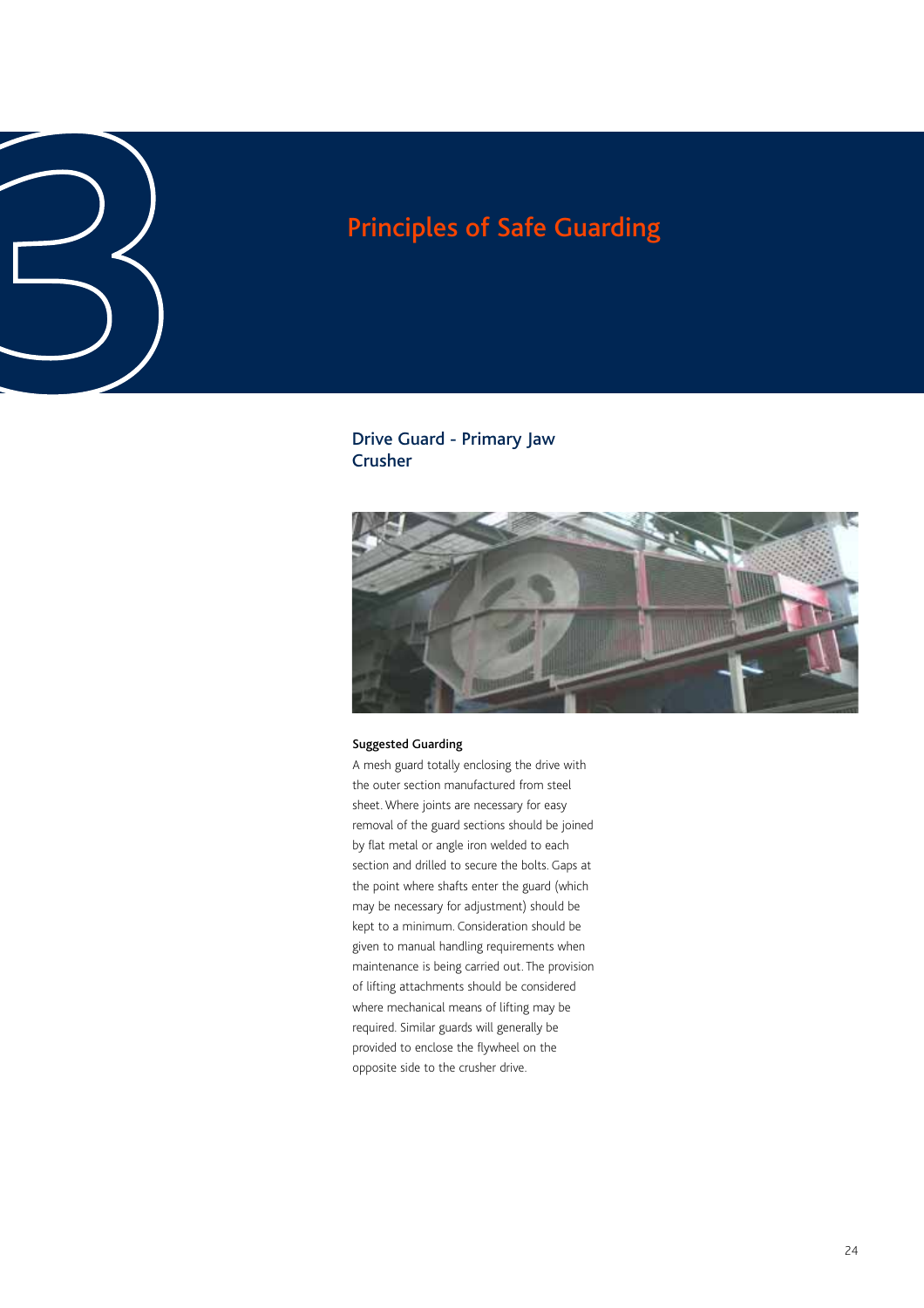# Principles of Safe Guarding<br> **3**<br>
<sup>Primary Jaw/Toggle Plate<br>
Guarding</sup>

### Primary Jaw/Toggle Plate **Guarding**



### Suggested Guarding

A panel of guard is required to prevent access to the area immediately behind the crusher swing jaw where movement of the jaw presents a trapping hazard between the jaw and the crusher frame.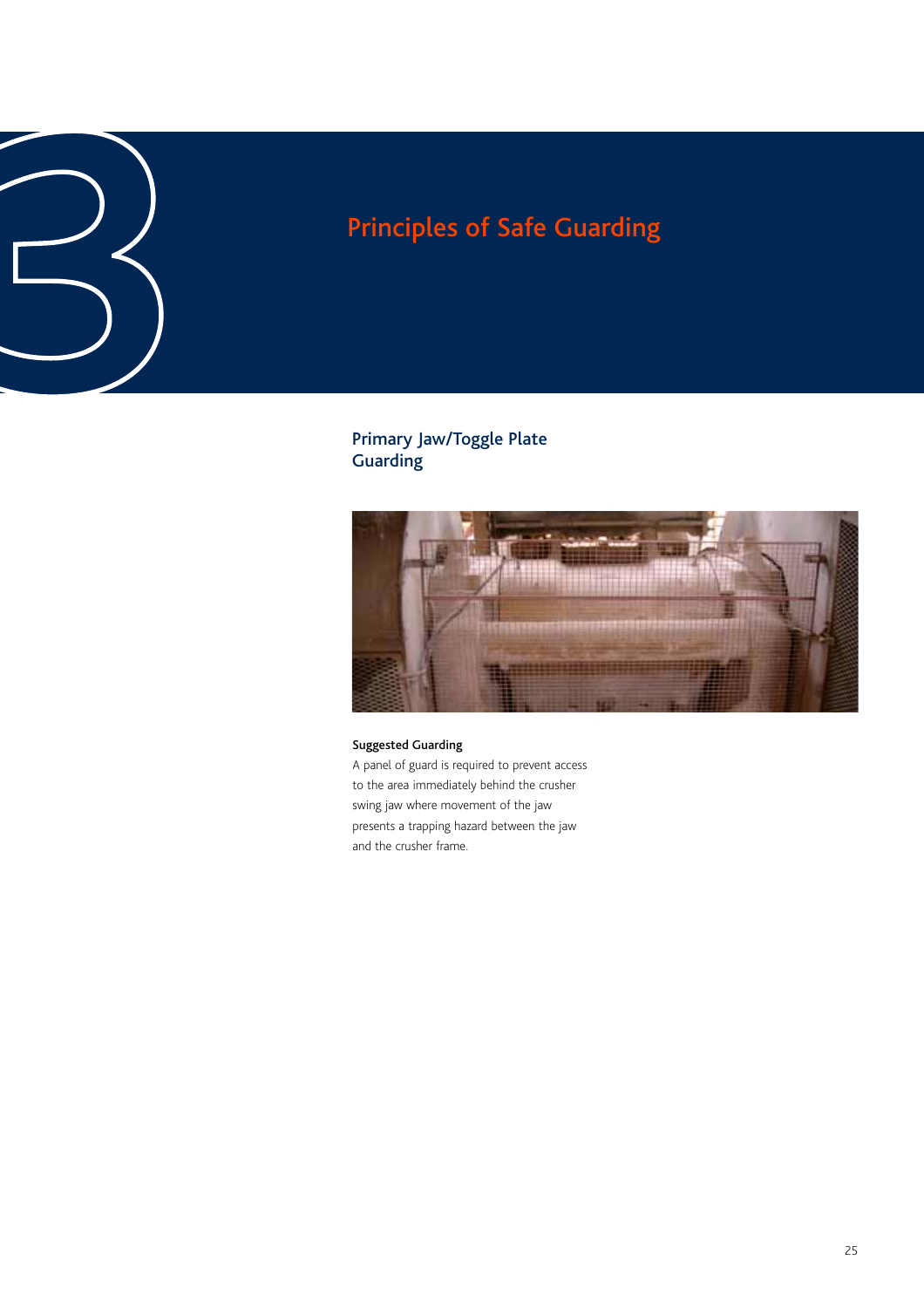Guarding over Resonance Type Screens/Vibrators



Suggested Guarding Totally enclosing sheet metal guards should be provided over each of the vibrating units with additional sheet metal guards over the associated shafts and couplings.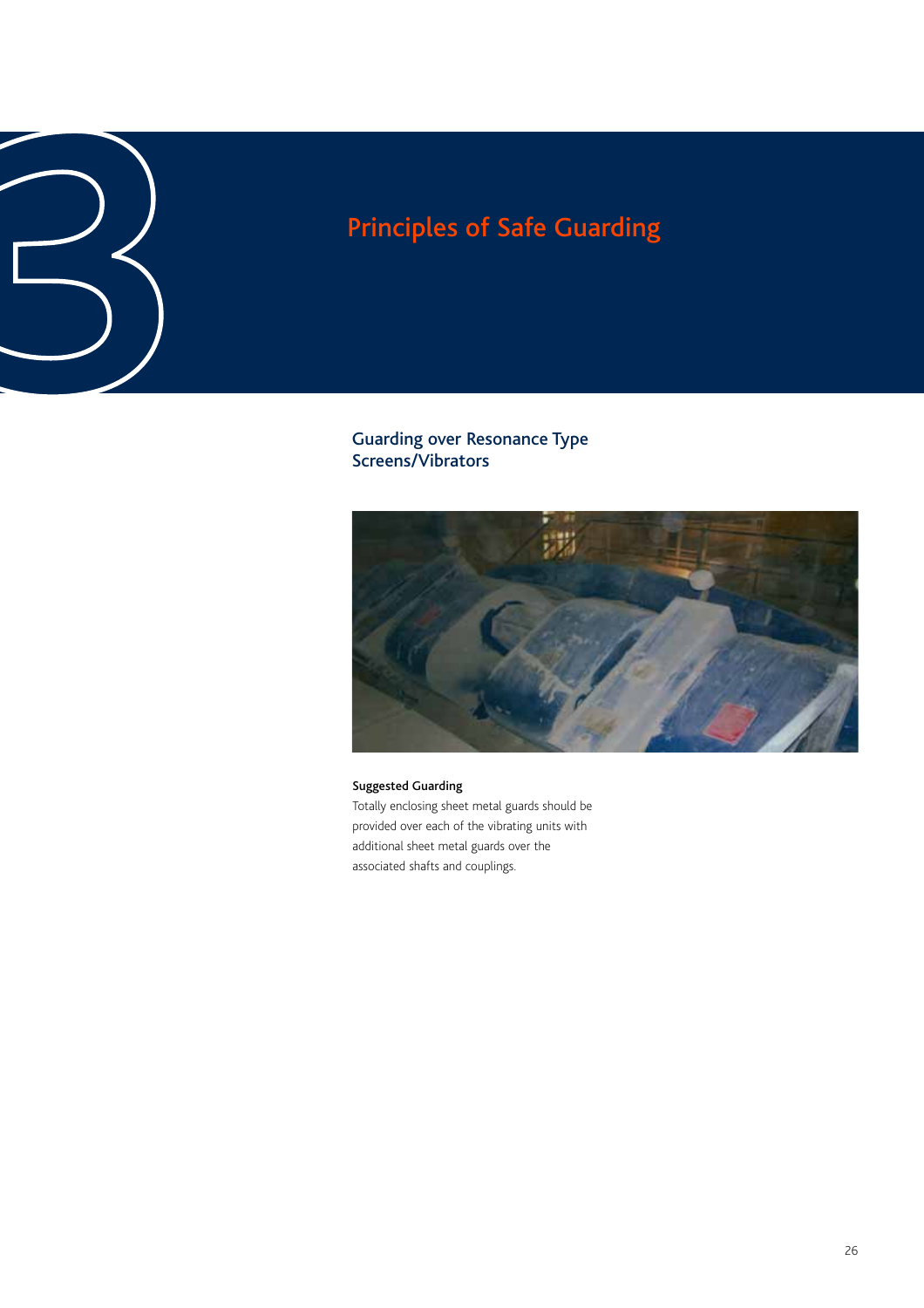# Principles of Safe Guarding<br> **3**<br>
Vibrating Screen Vee Belt Drive<br>
and Flywheel Guards

Vibrating Screen Vee Belt Drive and Flywheel Guards



Suggested Guarding Drive guards with mesh sides and sheet metal around the guard should be provided. In addition a sheet metal guard should be provided to enclose the flywheel.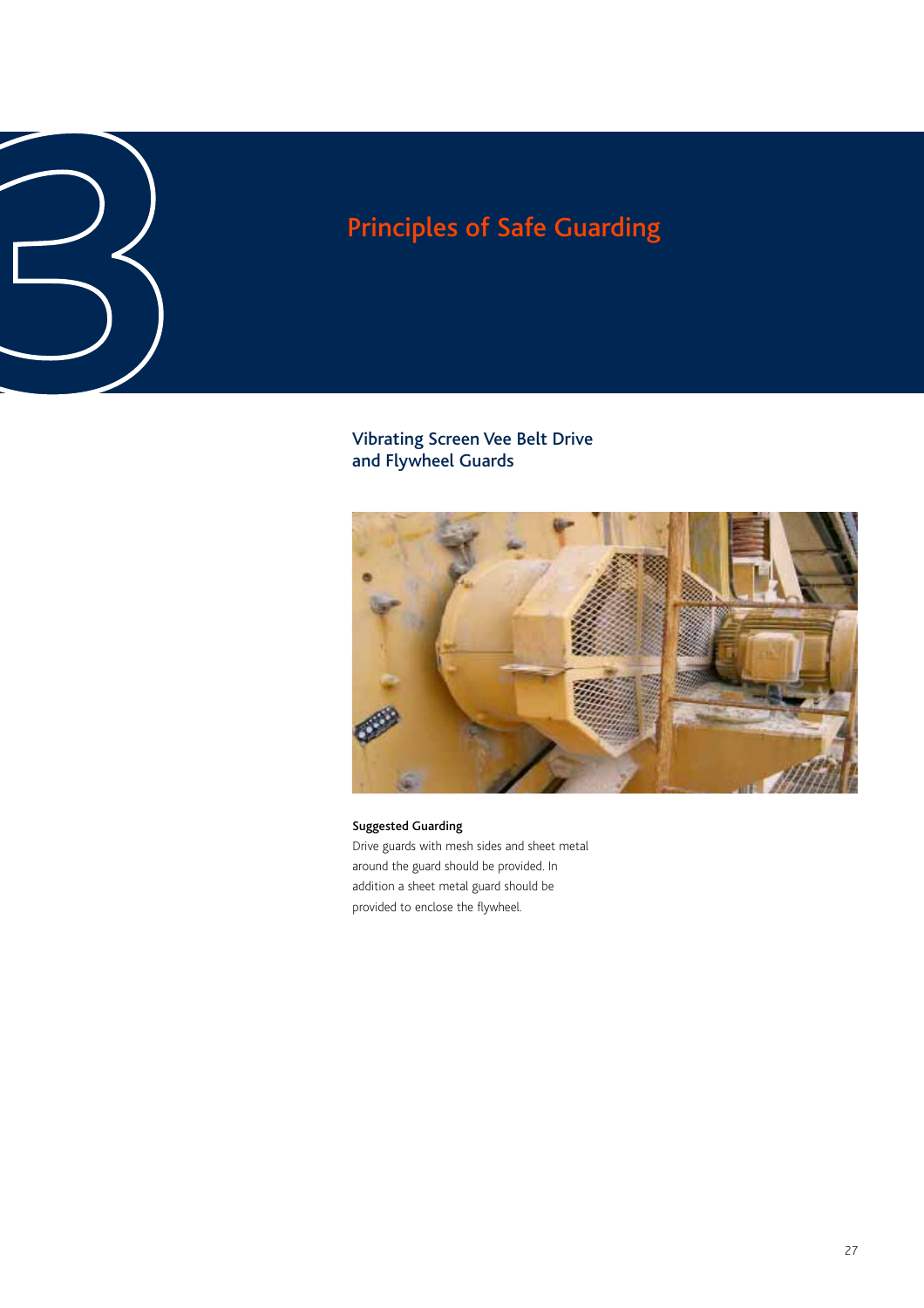Pan Mixer Guarding and Interlock

Pan mixer with fibre hatch and interlock system

### Mixer discharge guarding



### Suggested Guarding

The mixer top door should be provided with a suitable electrically interlocked device to prevent the cover being opened unless the electrical power is disconnected. However full isolation of the mixer should be undertaken when working on the mixer. Inspection hatches on the mixer cover should be provided with secondary grids to prevent contact with the moving paddles within, when the mixer is in operation.



### Suggested Guarding

A guard manufactured from sheet metal with a hinged mesh access cover should be provided to prevent access to moving parts of the mixer at the discharge point. The hinged mesh top cover should be secured and require a tool for it to be opened, if frequent access is required to this area it should be electrically interlocked. Where appropriate, lifting eyes should be attached to the pan mixer lid.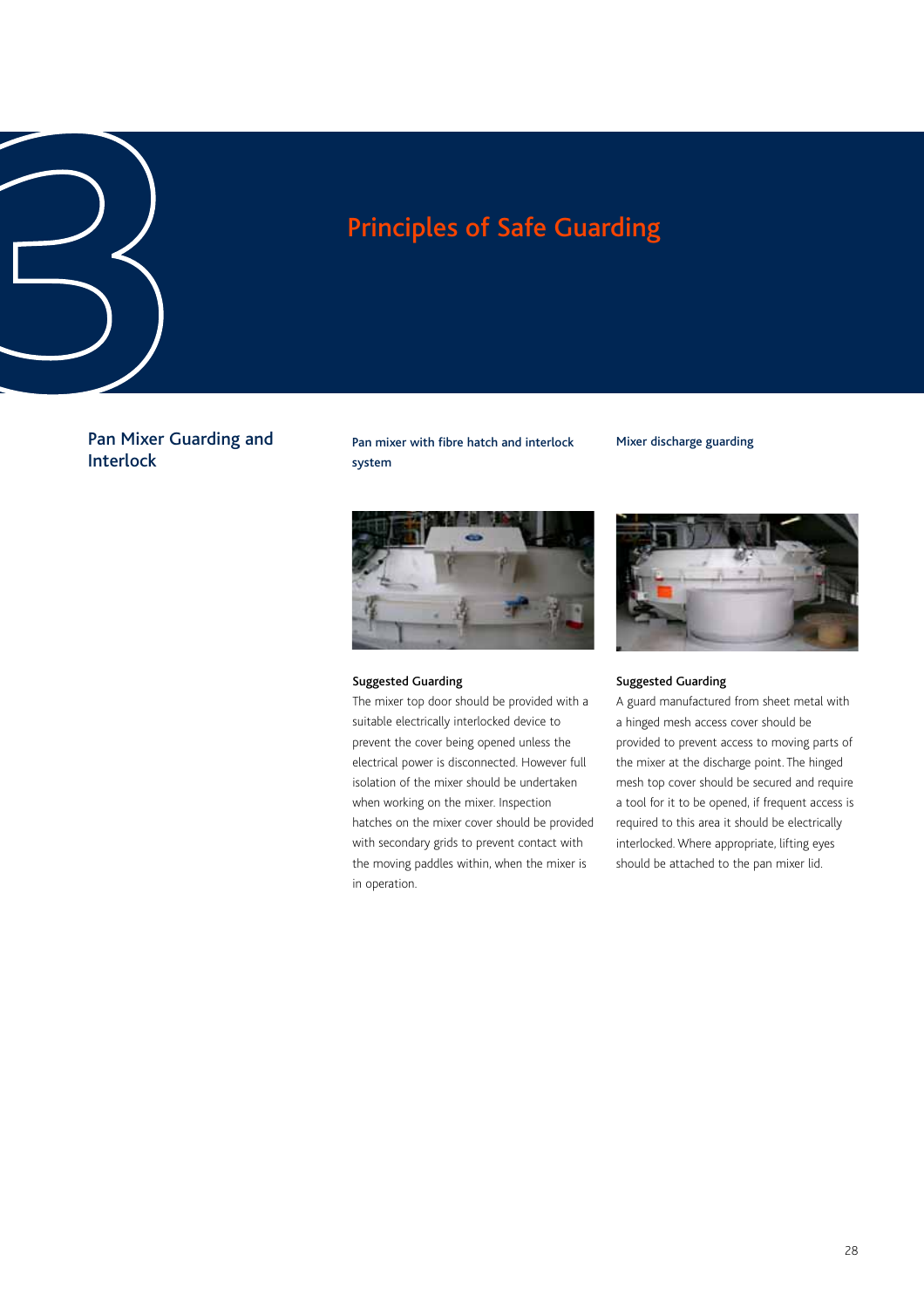Ready-Mixed Concrete Recycling Plant Discharge Point Principles of Safe Guarding<br>**3**<br>Ready-Mixed Concrete<br>Ready-Mixed Concrete<br>Point<br>Point



### Suggested Guarding

A substantial mesh guard is secured at the discharge point of the aggregates recycling equipment on a ready-mixed concrete plant. The mesh guard should be provided such to prevent access to the screw mechanism of the recycler.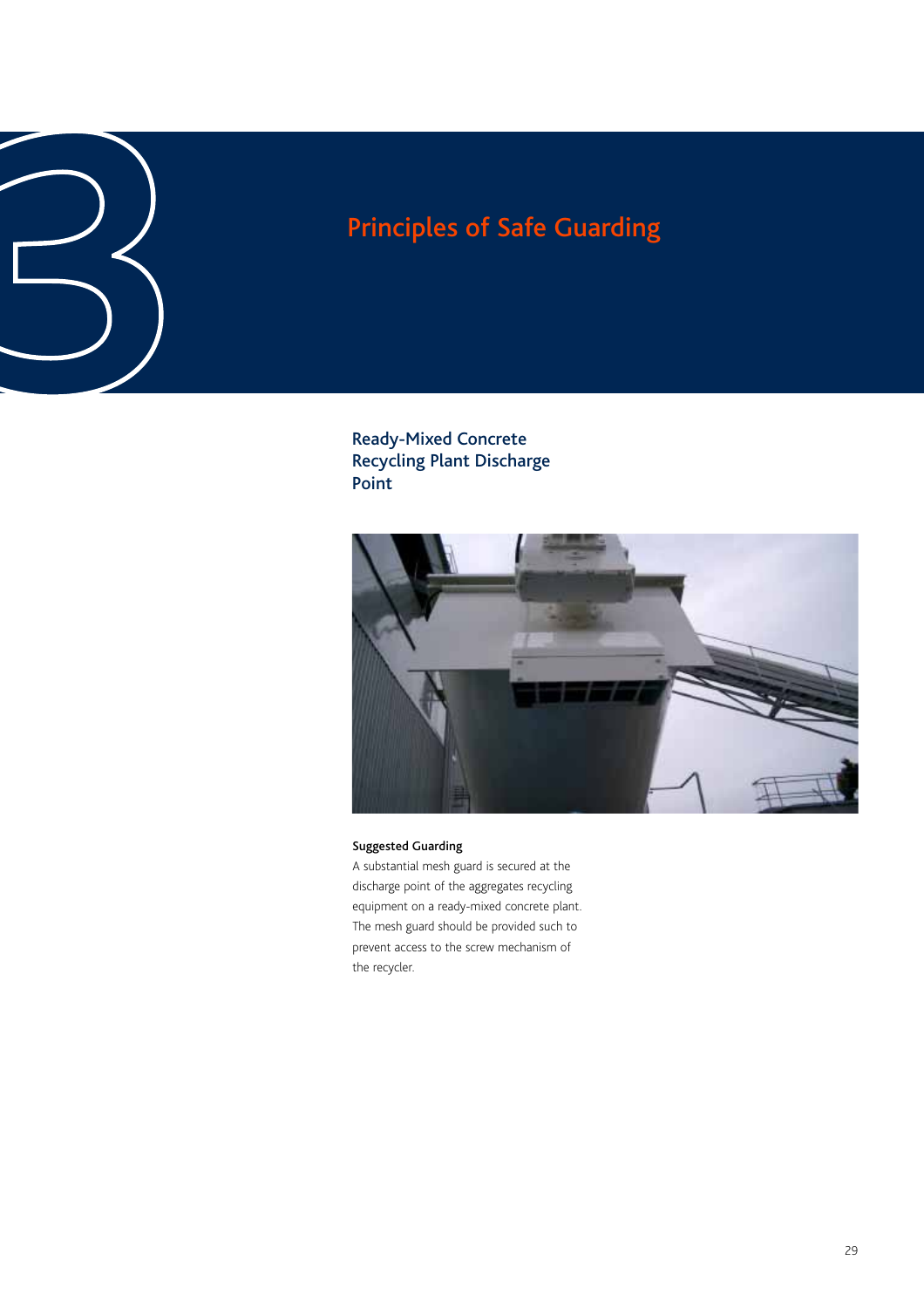### Fines Dewaterer



### Suggested Guarding

Fines dewaterer using slowly rotating scraper blades to extract the finer particles. In addition to a sheet metal guard on the main dewatering section, a mesh guard should be provided around the trough of the scraper blade section. This should be fitted high enough to avoid personnel falling into the trough or being able to reach the scraper blades and be at least 2 metres above ground level.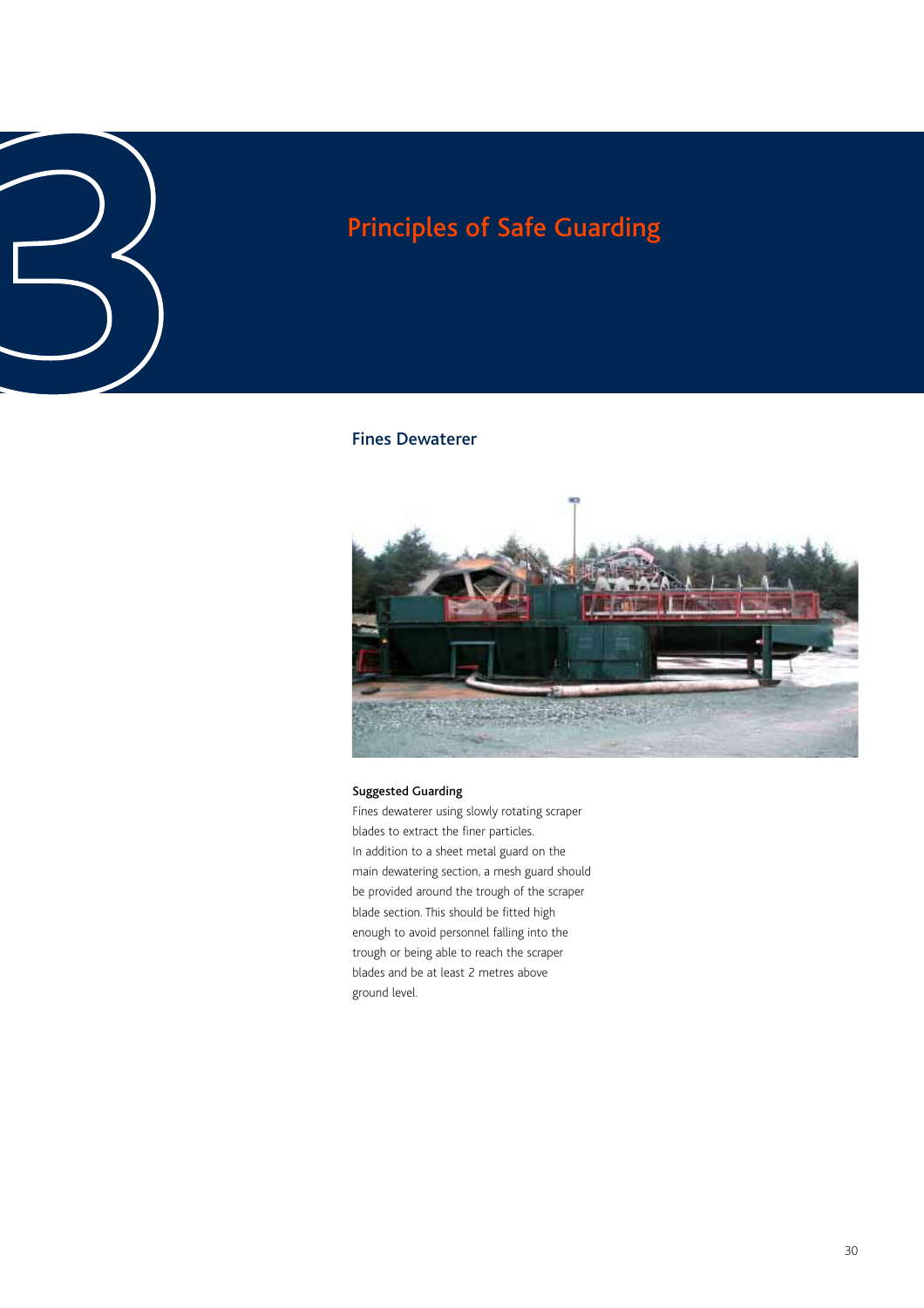# Principles of Safe Guarding<br>
3<sup>3</sup><br>
3<sup>3</sup><br>
3<sup>3</sup><br>
3<sup>3</sup><br>
<sup>33</sup><br>
<sup>33</sup><br>
<sup>33</sup><br>
<sup>33</sup><br>
<sup>33</sup><br>
<sup>33</sup><br>
<sup>33</sup><br>
<sup>33</sup><br>
<sup>33</sup><br>
<sup>33</sup><br>
<sup>34</sup><br>
<sup>34</sup><br>
<br><br><br><br><br><br><br><br><br><br><br><br><br><br><br><br><br><br><br><br><br>

### Small Pan Mixer



### Suggested Guarding

This equipment is normally used in laboratories. A cover should be provided over the mixer drum which is electrically interlocked to prevent the mixer operating unless the guard/cover is in position.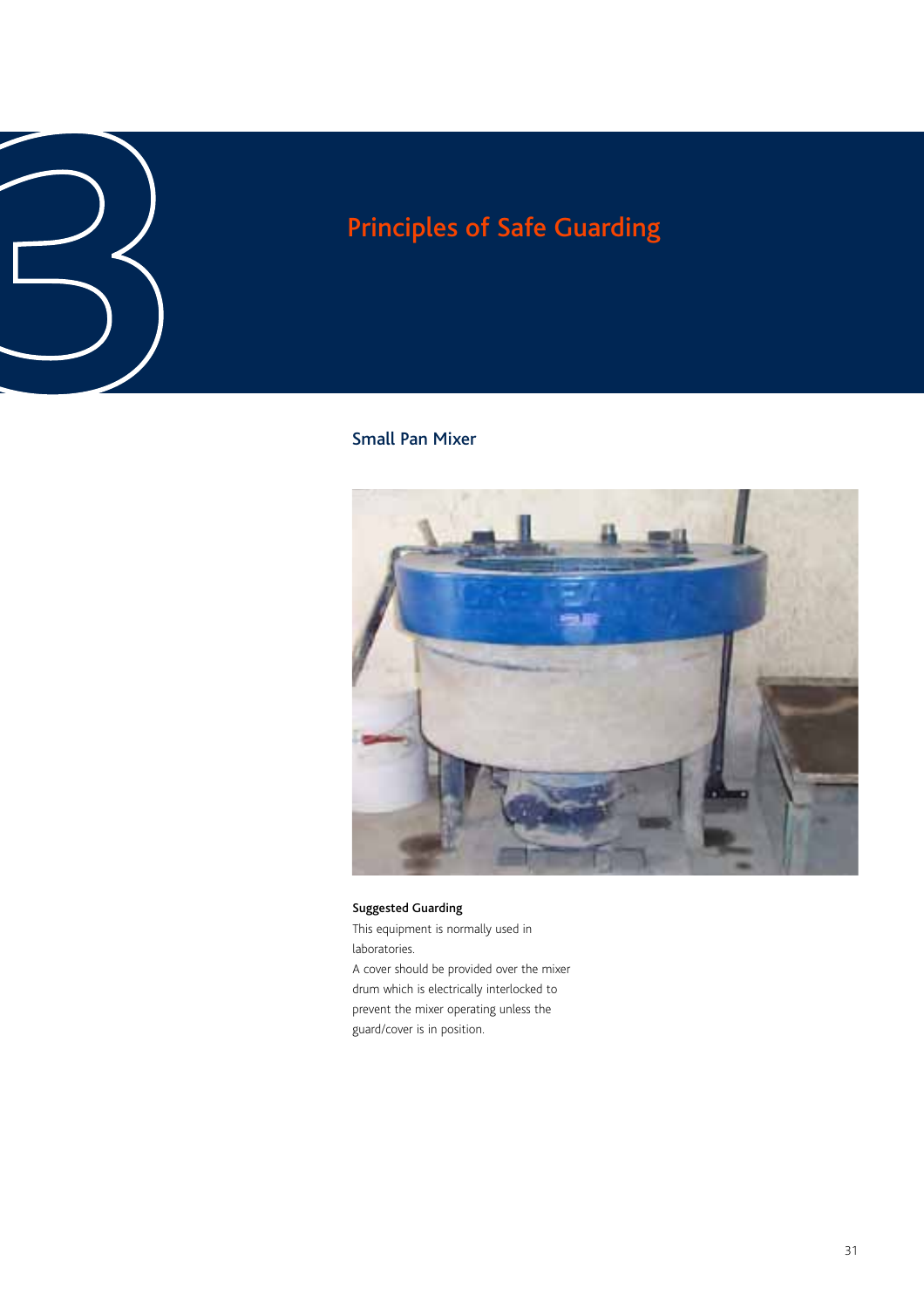# Principles of Safe Guarding<br>
<sup>3</sup><br>
3<br>
<sup>5</sup> Fixed Ladder Gate Systems

### Fixed Ladder Gate Systems



### Suggested Guarding

Where access to ladders needs to be controlled, a hinged lockable gate should be provided to prevent unauthorised access. If required, such gates can be fitted with a suitable electrically interlocked system.

NB: Wherever possible, consideration should be given to replacing vertical-rung ladders with inclined stairways. New designs should incorporate inclined stairways in preference to vertical-rung ladders.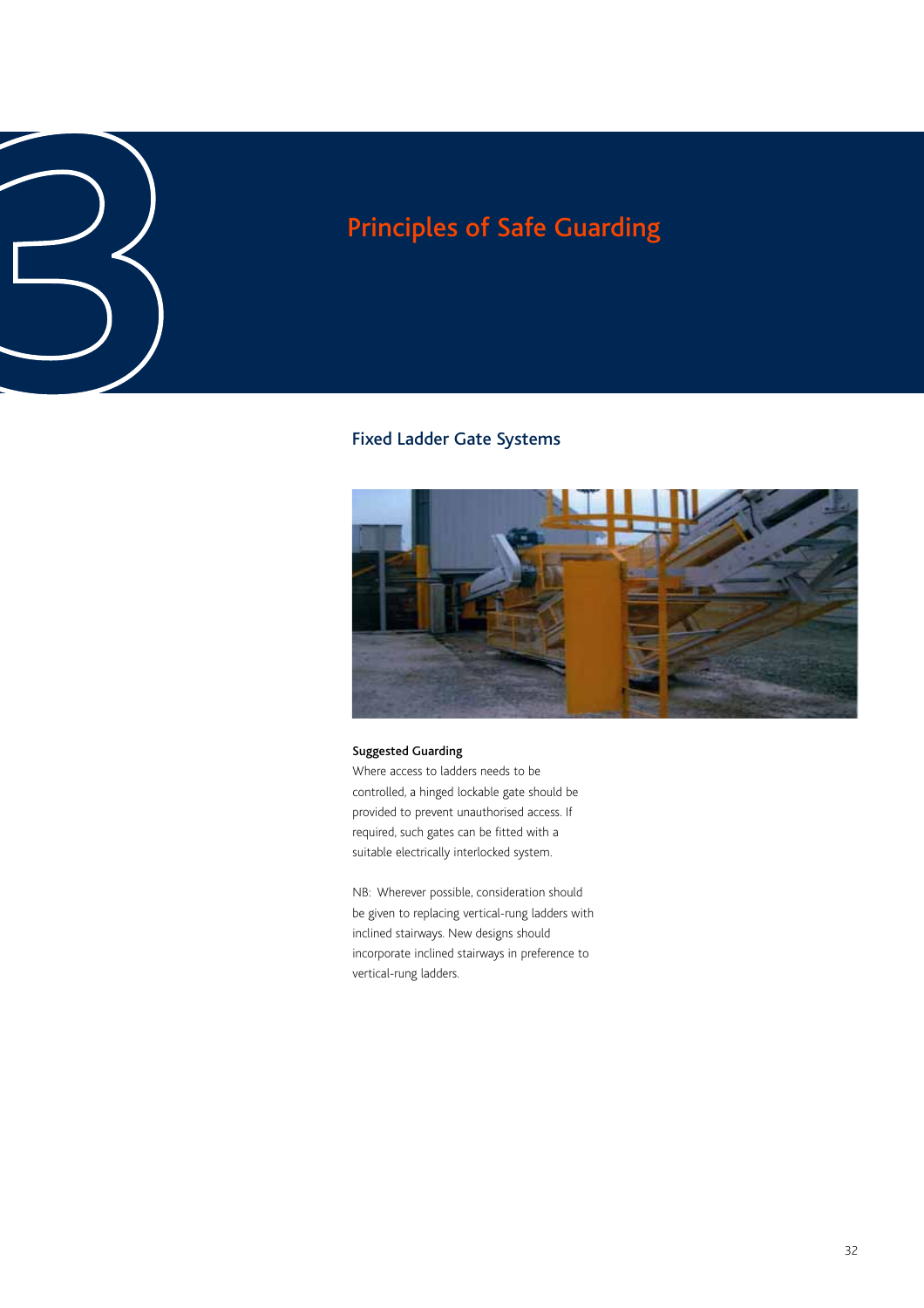# Principles of Safe Guarding<br>
3<br>
<sup>Principles</sup> of Safe Guarding<br>
<sup>5</sup><br>
Fixed Ladders

### Fixed Ladders



### Suggested Guarding

Fixed permanent vertical access ladders to platforms, landings and walkways. Ladders rising more than 3.5m should be fitted with hoops commencing at 2.5m from ground level. The hoops should be spaced at 1.2m intervals and connected by three vertical flats attached so as to support the weight of the hoops and the user. The internal clearance of hoops should be in the region of 0.8m.

The Workplace, Health, Safety and Welfare Regulations (1992) specify that high rise fixed ladders be provided with rest platforms at distances not exceeding 6m.

A physical device should be provided to ensure that there is no risk of personnel falling into the ladder-way from the top of the ladder.

.NB: Wherever possible, consideration should be given to replacing vertical-rung ladders with inclined stairways. New designs should incorporate inclined stairways in preference to vertical-rung ladders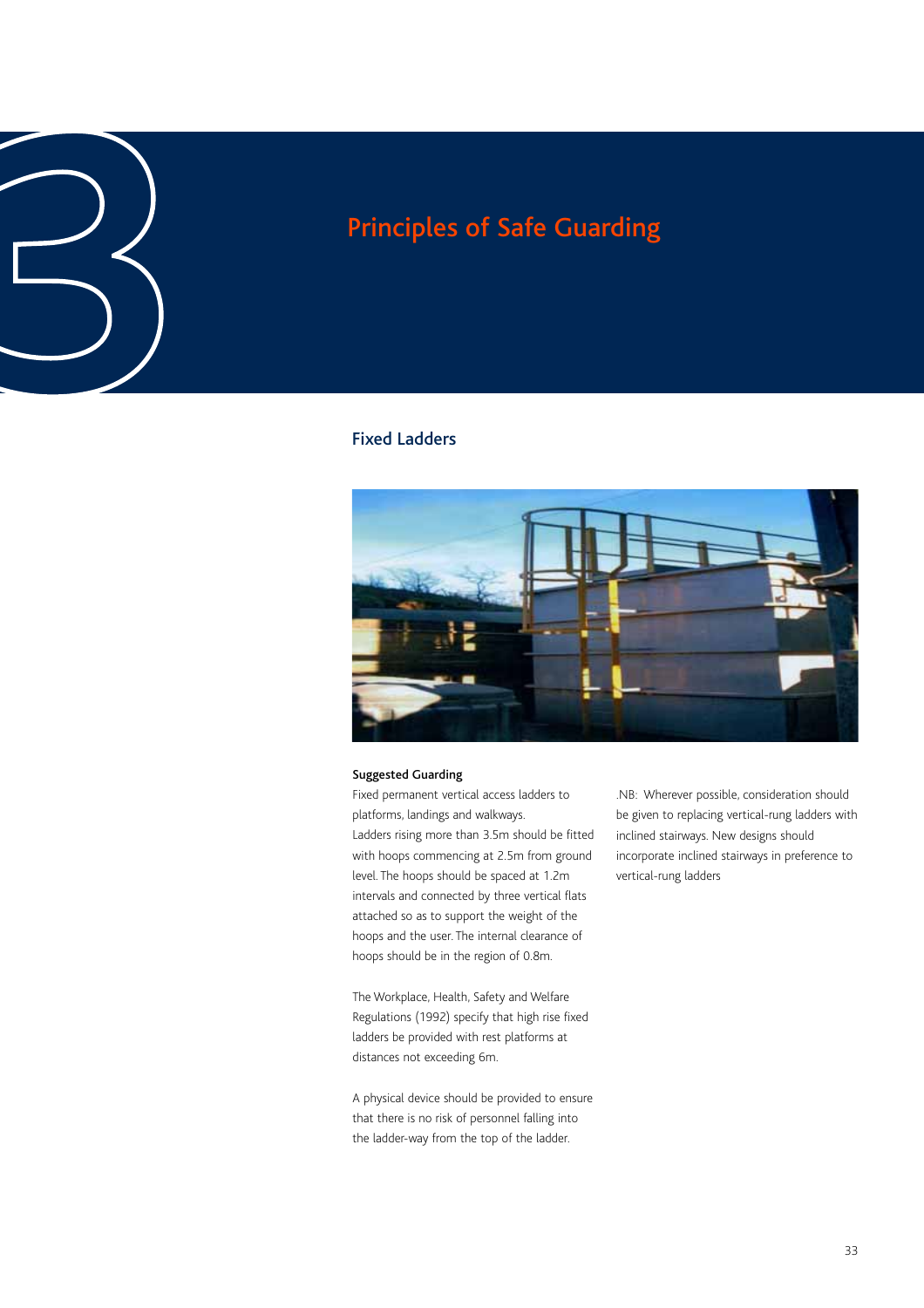# Principles of Safe Guarding<br>
3<br>
3<br>
3<br>
Robot Guarding<br>
3<br>
<sup>Robot Guarding</sup>

### Robot Guarding



### Suggested Guarding

A fixed perimeter fence should be provided around the working area of the robot. Entry gates into the fenced area should be provided with a suitable electrically interlocked system. Light curtains may be installed as an additional safeguard to protect personnel if they enter the robot's immediate working area.

### Entry to Guarded Enclosures around Robots

- **•** Before entering the guarded enclosure for teaching purposes, the system must incorporate the facility to request access to the enclosure via a control which will park the robot in a safe position such as home or datum point. The key exchange system must disable the ability to remove the key until such time as the robot arm has returned to this safe point.
- **•** Facility to enable switching from auto mode to 'teach' mode must be provided within the guarded enclosure using the previously released key. This will be possible with the guarded enclosure access gate open utilising a sentry to prevent unauthorised access.
- **•** The robot must operate at no more than 10% of its maximum speed in the 'teach' mode.
- **•** If the 'teach' mode pendant is to be operated within the guarded enclosure, a

clear working space of 500mm safety zone must be provided around the robot operating envelope. This safety zone must be clearly marked on the floor and communicated to all relevant personnel.

- **•** The robot will be fitted with physical stops to ensure it remains within the necessary safety zone. The physical stops must also prevent the robot extending outside the guarded enclosure.
- **•** Operation of the 'teach' pendant will disable the operation of the robot from any other control point.
- **•** If all of these points cannot be complied with, the operation of the 'teach' mode from within the guarded enclosure is prohibited.
- **•** The 'teach' mode can only be operated by personnel who have received the relevant training from either the robot manufacturer or someone who is an authorised trainer.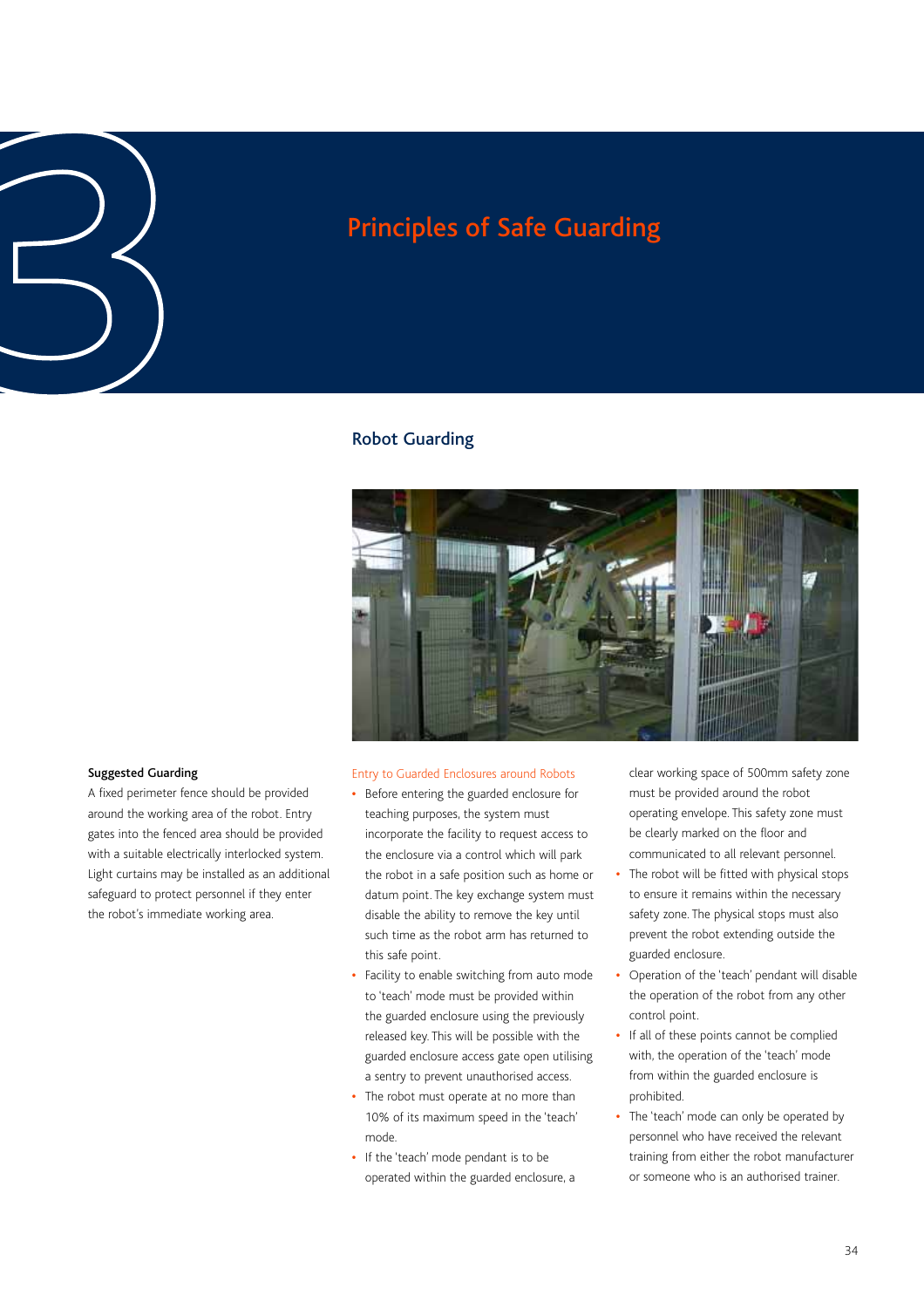# Principles of Safe Guarding<br>
3<br> **3**<br>
Vehicular Mobile Plant

### Vehicular Mobile Plant

Measures should be taken to guard the following areas of vehicular mobile plant.

- **•** Engine cooling fans and their associated drive belts and pulleys.
- **•** Any ancillary drive belts and pulleys which are accessible when engine covers are open.
- **•** Injector pump drive couplings in certain equipment.
- **•** Power take off shafts on agricultural type tractors.
- **•** Ancillary prop shafts.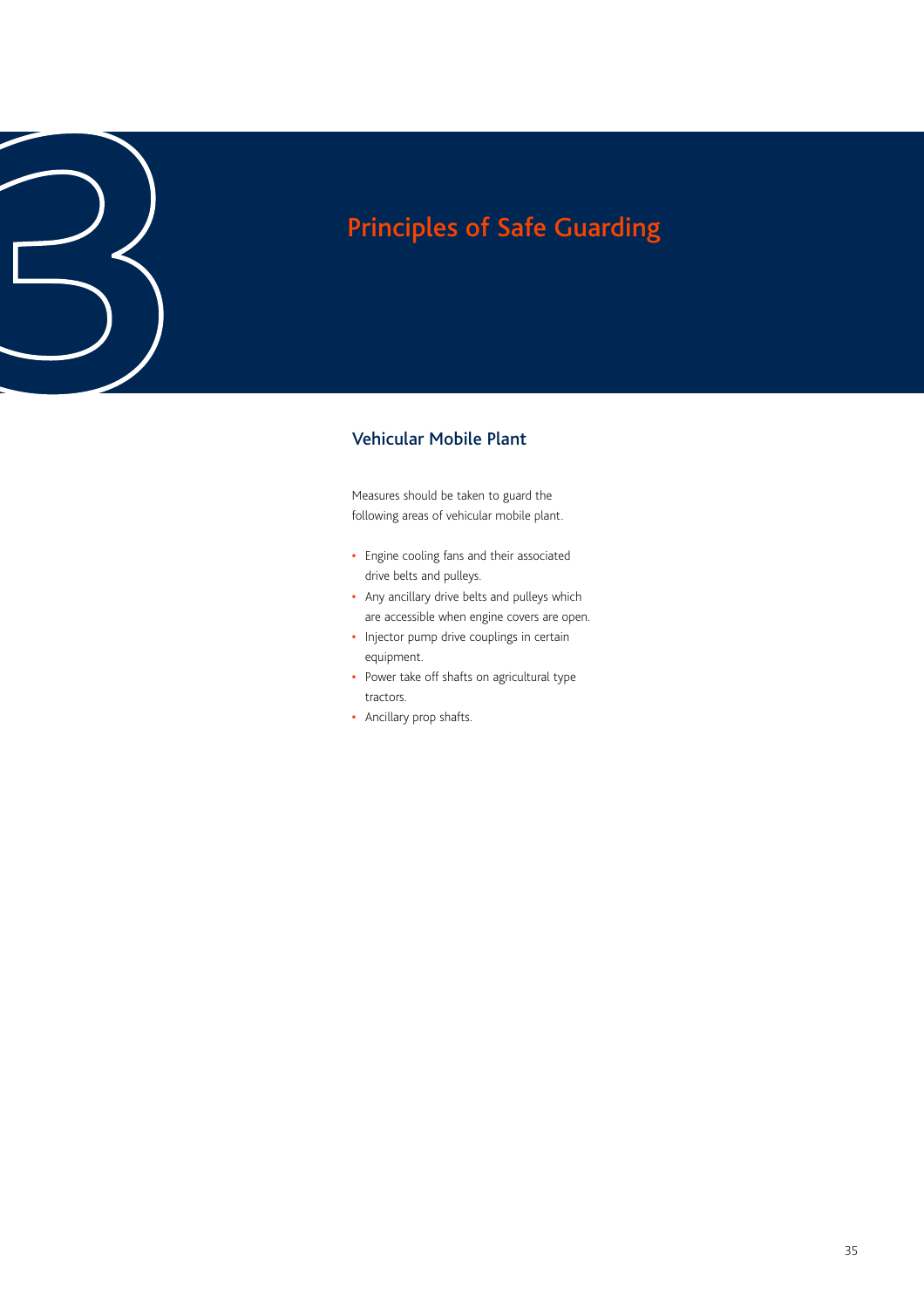### Appendix 1

The Supply of Machinery (Safety) Regulations 1992 - ISBN 0 11 0257 19 7

Safe Use of Work Equipment (Provision and Use of Work Equipment Regulations 1998) Approved Code of Practice – ISBN 0 7176 1626 6

British Standard BS7300: 1990 Code of Practice for Safeguarding of the hazard points on troughed belt conveyors - ISBN 0 580 18346 7

NB: At time of going to Press, this standard has been proposed for withdrawal and will be superseded by BS EN 618 and 620

Public Document – Safe Use of Machinery PD5304: 2000 – ISBN 0 580 33207 1

BS EN ISO 12100-1: 2003 (replaced BS EN 292-1: 1991): Safety of Machinery – Basic concepts and general principles for design – Part 1: Basic terminology and methodology.

BS EN ISO 12100-2: 2003 (replaced BS EN 292-2: 1991, as amended in 1995 and 1997): Safety of Machinery – Basic concepts and general principles for design – Part 2: Technical principles and specifications.

BS EN 294: 1992, Safety of Machinery – Safety distances to prevent danger zones being reached by the upper limbs. Amended by AMD 7655 of 15 March 1993

BS EN 349: 1993, Safety of Machinery – Minimum gaps to avoid crushing of parts of the human body.